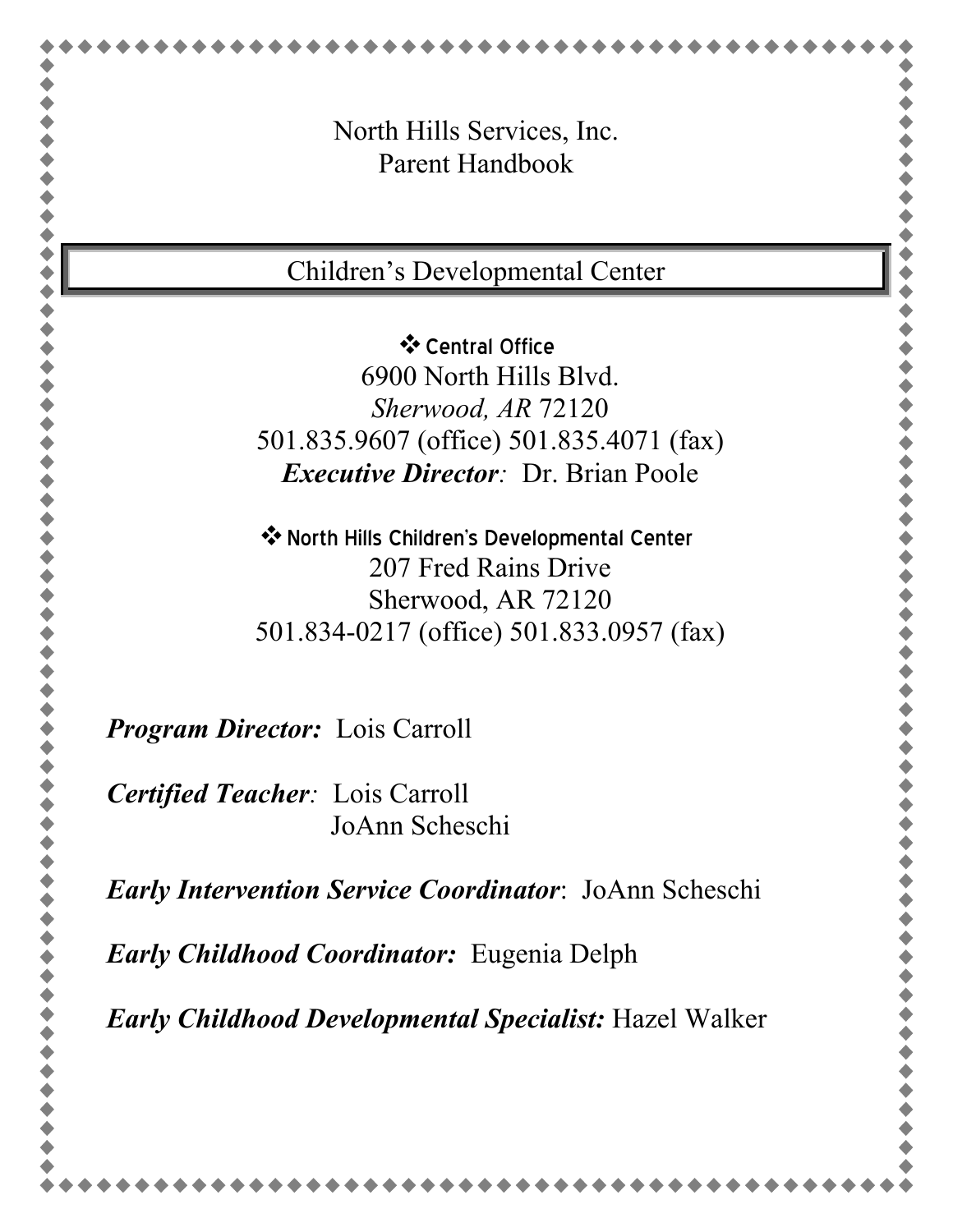# **TABLE OF CONTENTS**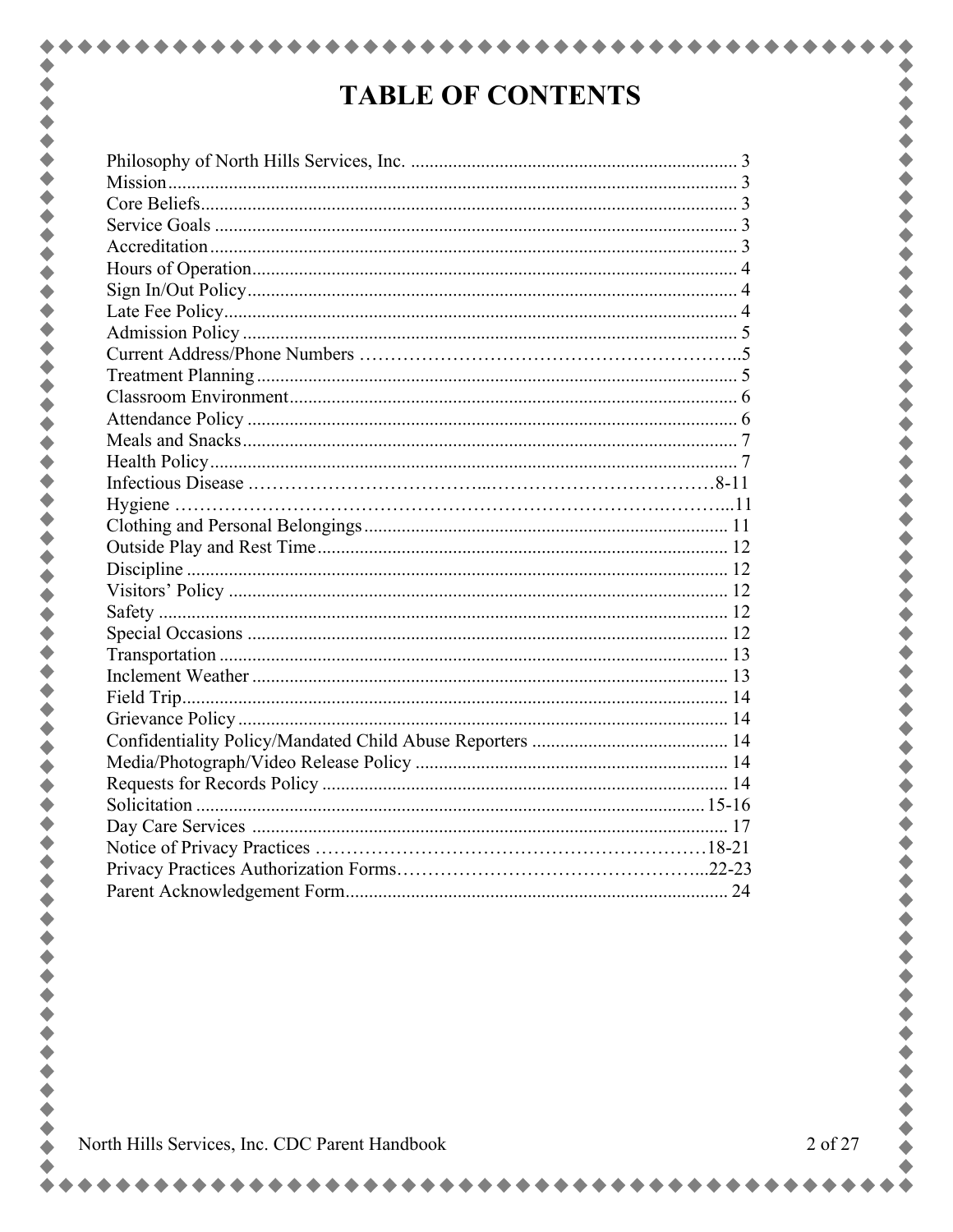| Developmentally disabled persons are able to live a self-sufficient life.                                   |         |
|-------------------------------------------------------------------------------------------------------------|---------|
| <b>Mission of North Hills Services, Inc.:</b>                                                               |         |
| North Hills Services, Inc. exists to provide a vehicle to enable persons with developmental disabilities to |         |
| achieve to their maximum potential.                                                                         |         |
| <b>Core Beliefs of North Hills Services, Inc.:</b>                                                          |         |
| $\triangleright$ All human beings have intrinsic worth regardless of intellectual ability;                  |         |
| All human beings have some potential for development;                                                       |         |
| With few exceptions, every human being has both the ability and the duty to contribute something of         |         |
| value to his/her fellow man.                                                                                |         |
| <b>Service Goals of North Hills Services, Inc. are:</b>                                                     |         |
| > To provide programs/training in specific areas to meet the needs of the developmentally disabled          |         |
| in obtaining self-sufficiency.                                                                              |         |
|                                                                                                             |         |
| <b>Accomplishments Plan/Outline:</b><br>$\triangleright$ Identify the population in question.               |         |
| $\triangleright$ Determine the needs of these persons.                                                      |         |
| $\triangleright$ Develop and implement a service delivery system.                                           |         |
| $\triangleright$ Evaluate the service delivery system so as to revise and modify as needed.                 |         |
|                                                                                                             |         |
| <b>Service Delivery System:</b>                                                                             |         |
| $\triangleright$ Adult Development                                                                          |         |
| $\triangleright$ Work Activity                                                                              |         |
| $\triangleright$ Preschool                                                                                  |         |
| <b>Integrated Daycare</b><br>➤                                                                              |         |
| Diagnosis and Evaluation<br>➤                                                                               |         |
| Case Management<br>$\triangleright$ Personal Care                                                           |         |
| <b>Consultation Services</b><br>➤                                                                           |         |
| <b>Transportation Services</b>                                                                              |         |
| <b>Developmental Services</b><br>➤                                                                          |         |
| Early Intervention<br>➤                                                                                     |         |
| Speech Therapy<br>➤                                                                                         |         |
| Physical Therapy<br>➤                                                                                       |         |
| Occupational Therapy<br>➤                                                                                   |         |
|                                                                                                             |         |
| <b>Accreditation:</b>                                                                                       |         |
|                                                                                                             |         |
| North Hills Services, Inc. Center is licensed and approved by the Arkansas Department of Education,         |         |
| Childcare Licensing Department; Developmental Disabilities Services (DDS); Child Health Management          |         |
| Services (CHMS).                                                                                            |         |
|                                                                                                             |         |
|                                                                                                             |         |
|                                                                                                             |         |
| North Hills Services, Inc. CDC Parent Handbook                                                              | 3 of 27 |
|                                                                                                             |         |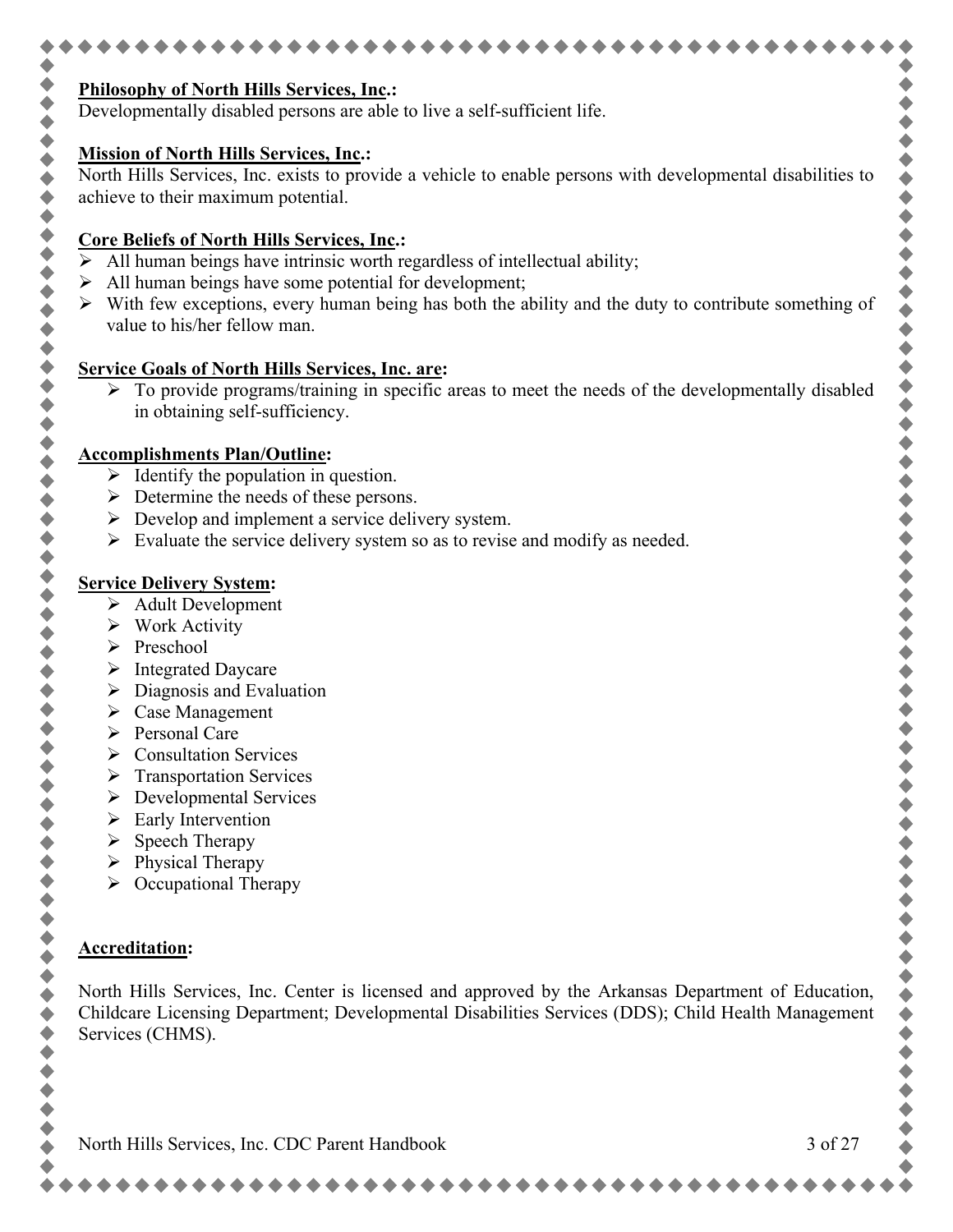# **North Hills Children's Developmental Center Funding Resources:**

- $\triangleright$  Title XX
- $\triangleright$  Title XIX
- $\triangleright$  Title XIX-Therapy
- VI-B Federal Funding for Preschool Special Education
- $\triangleright$  Part C-Early Intervention Services
- $\triangleright$  State

,,,,,,,,,,,,

- $\triangleright$  Local Funding (Includes United Way of Pulaski County)
- Regular Daycare Fees
- $\triangleright$  Client Fees

*North Hills CDC understands that children are from many different types of family compositions. For purposes of this handbook, the term "parent" will be used to also represent the term "legal guardian" or "custodial parent".*

# **Hours of Operation:**

- 8:00 a.m. to 3:00 p.m. North Hills Developmental Day Treatment Program
- $\geq 6:00$  a.m. to 5:30 p.m. North Hills Children's Developmental Center (daycare and extended care)

The center operates Monday through Friday with the exception of the following holidays:

New Year's Day, Memorial Day, Independence Day, Labor Day, Thanksgiving and the following Friday. Each year, the center will be closed two weeks at Christmas and one week at Spring Break, which usually coincides with the Pulaski County Special School District. When additional holidays are observed and the center is closed, parents will be notified in writing and given a two week advanced notice of the closing. The center is open 240 calendar days per year.

The preschool operates from 8:00 a.m. until 3:00 p.m. For those parents who transport their own children to school, please have him/her at school by 8:00 a.m. Our program is developed for this amount of time so that your child can benefit from a full day of services. If your child has a doctor appointment or if you have car problems, etc., please let us know. These can be considered valid reasons for late arrival, and you may bring your child on to school. However, in order not to interrupt your child's programming, it would be better to schedule appointments after school hours if possible. This policy will be enforced.

If your child arrives before 7:45 a.m. they will need to go into extended care, and there is a \$6.00 charge for this service. We have found that children are less likely to get upset with a parent leaving if you leave promptly after entering the classroom. You are always welcome at the school, and we invite you to observe your child through the observation mirrors that are located on each classroom door. In the afternoons, your child should be picked up by 3:00 p.m., because the teachers leave at 3:15 p.m. If your child is not picked up by 3:15 p.m. they will need to be picked up in the extended care room and there will be a \$6.00 charge.

North Hills Services, Inc. CDC Parent Handbook 4 of 27 *Sign In/Out Policy*: It is mandatory that each day the child is signed "in" upon arrival to the center and signed "out" when departing from the center. Please write on the "sign in/out" sheet, the time of arrival/departure and signature of person bringing the child in or departing with the child. Only parents and/or adults, eighteen years or older, are allowed to sign a child "in" or "out". Persons not listed on the "authorized pick up list" will not be allowed to depart with a child nor sign the child "out". Parents must notify the Director or Director's designee when special "pick up" arrangements have been made and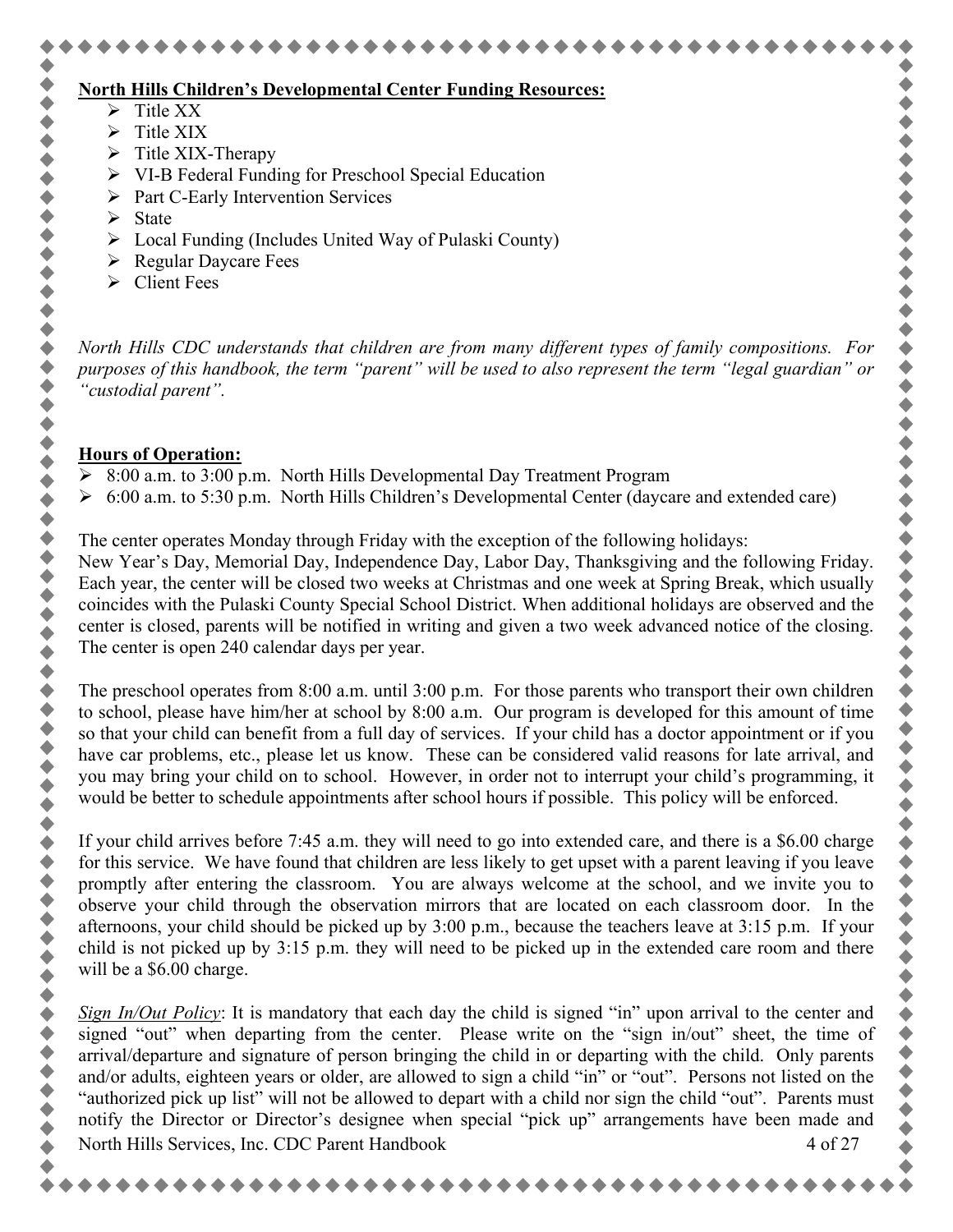involve someone who is not on the "authorized pick up list". The center will adhere to a strict policy of requiring picture identification for all persons authorized by the parent to interact with or pick up a child.

#### **Admission Policy:**

 $\blacklozenge$  $\blacklozenge$ 

◆◆◆◆◆

 $\blacklozenge$ Ò  $\blacklozenge$ 

◆◆◆

◆◆◆

,,,,,,,,,,,,,,,,

令令令

 $\blacklozenge$ 

 $\blacklozenge$  $\blacklozenge$  $\ddot{\bullet}$  $\blacklozenge$  $\ddot{\bullet}$ 

Before a child can be admitted/enrolled, an *active Medicaid/TEFRA number* and a *Medical Referral* form, *completed and signed by the child's Primary Care Physician*, must be submitted. It is necessary that the following items be completed and/or submitted for review also:

- Patient Intake Form
- Child's Records Form
- **Birth Certificate**
- Emergency Information Form
- Consent to Treat Form
- Social Security Card
- Consent for Release of Information Form
- Third Party Coverage Record
- Updated Immunization Records of the Child
- Current EPSDT or health check (a physical)
- Official Legal Court Documents addressing Custodial Rights
- Other pertinent information not listed above may/can be requested

The admission/enrollment process is non-discriminative with regard to race, ethnicity, national origin, gender, sexual orientation or religion.

If at any time, after the child has been admitted into the center, the status of the child's active Medicaid/TEFRA number becomes "inactive", the child will be discharged until parent can regain the child's "active" status. The center should be notified immediately when there is a change to any of the following pertinent information: address, home/work phone of parent, home/work phone of emergency contact, change in Medicaid/TEFRA.

#### **Discrimination:**

No child in this center or wanting to be enrolled in this center will be discriminated upon due to race, religion or medical history including HIV, AIDS, or Hepatitis.

#### **Information For New Admissions:**

Your child on his/her first day of preschool will need the following: 2 sheets or 1 sheet, 1 blanket to be used on his/her cot during naptime; a change of clothes including underpants; a supply of diapers if not toilet trained; and please remind us of any allergies, especially food allergies, that your child may have.

#### **Phone Numbers and Addresses:**

Please keep us informed if you move and your address and/or phone number changes. If you begin working or change jobs, we need your work number. We would also like for you to update emergency telephone numbers for us so that we might reach someone in an unexpected situation when you cannot be contacted.

If someone other than yourself is to pick up your child at school, please call us in advance and give us the person's name and a description of the person. We will not let your child go with a person we do not know without permission from you.

North Hills Services, Inc. CDC Parent Handbook 5 of 27

◆◆◆◆◆

令令令

 $\bullet$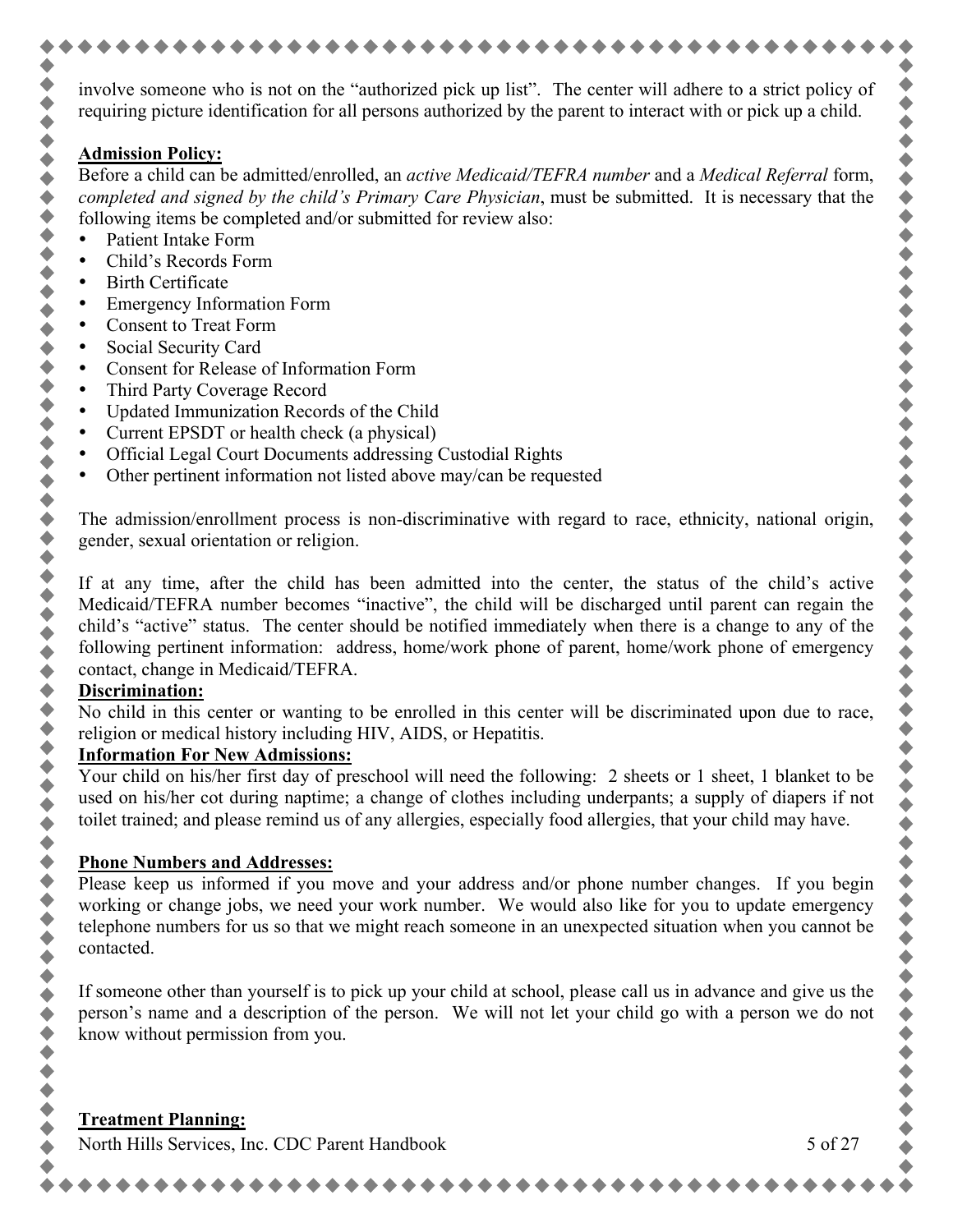After evaluating the child and determining his/her eligibility, the center will convene a conference to inform the parent of the child's eligibility, treatment plan, complete appropriate paperwork, and meet the child's interdisciplinary team. This is usually done within 30 days of the child's evaluation date. A quarterly progress report will be completed and a 6 month conference convened on each child, 1 month to 3 years that is qualified for day habilitation. A quarterly progress report will be completed and an annual conference convened on each child, 3 years to 5 years that is qualified for day habilitation. Each conference convened will include parents and the child's interdisciplinary team, which may include, but is not limited to service coordinator, teachers, therapists, nurses, social workers and specialists. Because the center recognizes the parent as integral to the learning and development of the child, it is mandatory that parents attend the conferences and sign off on their child's treatment plan and Quarterly Progress Report. Failure to attend the treatment planning conferences can result in the child's temporary discharge. **If there is a prior medical order via report (ie. swallow study report, etc.) from an outside medical provider/facility, or if the child is placed under medical order after enrolling at North Hills, the facility staff (including classroom and kitchen staff), therapists, and nurses are required to follow the recommendations set forth on the report. If the staff of North Hills is not allowed by the parent/guardian to follow such study recommendations, we have the right to immediately discharge the child from our facility. Not following medical recommendations is unethical for our providers, and places our center at great liability for the health of the child in question. (Addendum Jan. 2007)**

#### **Classroom Environment:**

 $\bullet$ 

 $\blacklozenge$ 

Each classroom is set up with regard to what is most conducive for optimal early childhood development. The classrooms are supervised by Certified Early Childhood Special Education teachers and managed by Early Childhood Developmental Specialists (ECDS), Child Development Associates (CDA) and childcare paraprofessionals/technicians. All classrooms are equipped with video cameras, which are for center purposes only, and are not accessible by the Internet. The cameras are strictly used as a monitoring device for the classroom. Each is required to obtain a minimum of 21 hours of childcare training annually. Any new employee/applicant for North Hills after 09/01/93, will be required to have their backgrounds reviewed through the Arkansas Child & Adult Maltreatment Central Registry Check an criminal records check though the Arkansas State Police. Upon hiring, each new employee will be required to complete the necessary paperwork regarding the above checks and sign a statement to ensure that there is no record of abuse/neglect filed against them. The child maltreatment central registry is updated every 2 years and the criminal background check every 5 years.

The center understands that children learn through play. Therefore, children are encouraged to choose freely from a wide range of play and learning experiences. In doing so, this approach affords the children the opportunity to recognize, understand and express their own emotions as well as sympathize with the emotions of others. The variety of experiences may include the development of self-discipline/control, positive self-image, intellectual and physical skills, small and large group activities, social and adaptive skills. Television or videocassette viewing is limited to no more than 1 hour daily.

Therapy services are provided for children who qualify for day habilitation services and meet eligibility requirements for therapy. Individual therapy can be performed in the areas of Occupational, Speech and Physical therapies. Also available is play therapy, mental health interventions and family therapy.

#### **Attendance Policy:**

North Hills Services, Inc. CDC Parent Handbook 6 of 27 Each child must attend *everyday* once enrolled. After enrollment, each child's attendance is closely monitored. If a child does not attend school for ten (10) consecutive days without a valid excuse, has ten (10) unexcused absences, or inconsistent attendance when he/she does not benefit from the program, they will be disenrolled. Absences should be reported to the school if they exceed more than 3 days, and will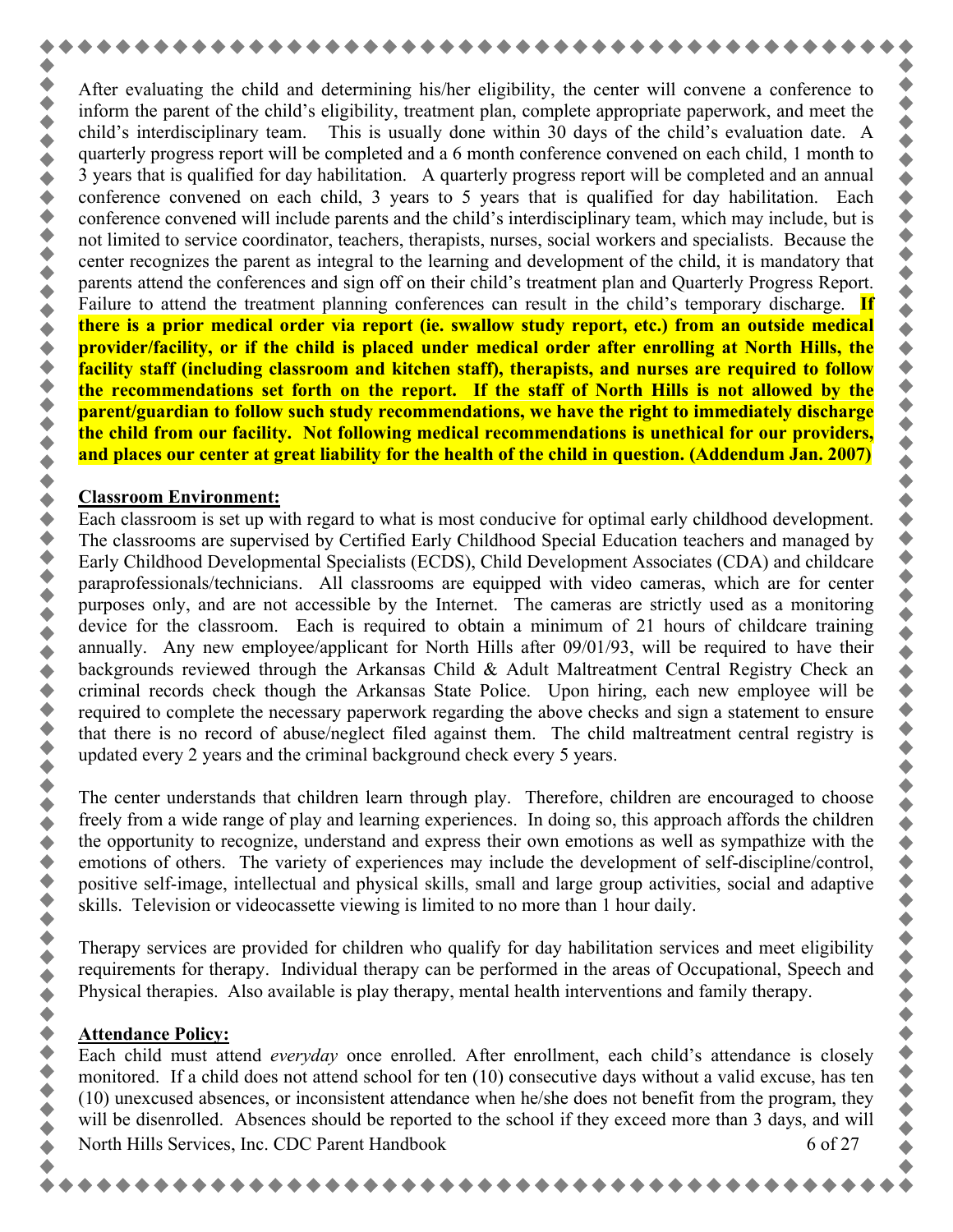require a doctor's excuse. Excessive absences due to continued illness will result in disenrollment for more appropriate placement of services. When a child is absent 3 days or more per week over a one month period, the child will be discharged from the center. Each time a child is absent for 3 days or more in one week, a doctor's note is required.

Please notify the center of extended planned absences, whether medical or non-medical, at least one week before the time in which the child will be absent. This advanced notice allows the center to make the appropriate adjustments in regards to your child's interdisciplinary team, therapies and/or classroom instruction. If a child is absent for two weeks without a parent notifying the center, the child will be discharged from the center.

Childcare Licensing mandates that a child cannot be in a childcare center for over 9 consecutive hours. Please comply with this policy.

#### **Meals and Snacks:**

◆◆◆◆◆◆◆◆

,,,,,,,,,,,

,,,,,,,,,,,,,,,,,,,,,,,,,,

 $\blacklozenge$ 

 $\bullet$ 

Breakfast, lunch and snacks are served every day to each child, during a designated time of the day. Each meal and snack menu is nutritiously well balanced, supervised by a certified nutritionist and meets all FDA food program regulations. The center is not allowed to and will not serve food to a child that is prepared from someone's home. Store bought products/items for special occasions (i.e., cup cakes, cakes, cookies, etc.) are acceptable. It is the parent's responsibility to feed the child breakfast when the child will be arriving to the center a few minutes *before or after* the designated time for breakfast. Unfortunately, staff are not available to assist in this situation due to the start of classroom instruction and staff:child ratio compliance. Special diets need to be discussed with the Director or the Director's designee before and during the enrollment of the child. Parents of infants are responsible for supplying the child's formula and/or food. Please label such items with the infant's name.

#### **Health Policy:**

A healthy child learns faster and shows consistent developmental growth. These aspects are affected when the child is not able to function in the classroom setting due to illness. The center has on staff a full time registered nurse. Each child will be observed daily for a health check. If symptoms of illness are present, the parent will be notified so that arrangements for picking up the child can be made. The center may and can *require* that your child visit his/her physician. This would involve submitting a doctor's note to the center before being allowed to return to the center.

Symptoms that are a cause for keeping the child at home or sending a child home from center:

- 1. Colds with fever
- 2. Sore throat or Strep Throat
- 3. Persistent vomiting (child can return 24 hours after vomiting stops)
- 4. Temperature is 101 degrees or higher orally or 100 degrees axillary (child is fever free for 24 hours)
- 5. Diarrhea (3 or more episodes)
- 6. Child has any contagious disease; the center needs to be notified immediately
- 7. Head lice
- 8. Conjunctivitis (Pink Eye)
- 9. Thrush

Children are encouraged to wash hands frequently. This decreases the spread of germs.

North Hills Services, Inc. CDC Parent Handbook 7 of 27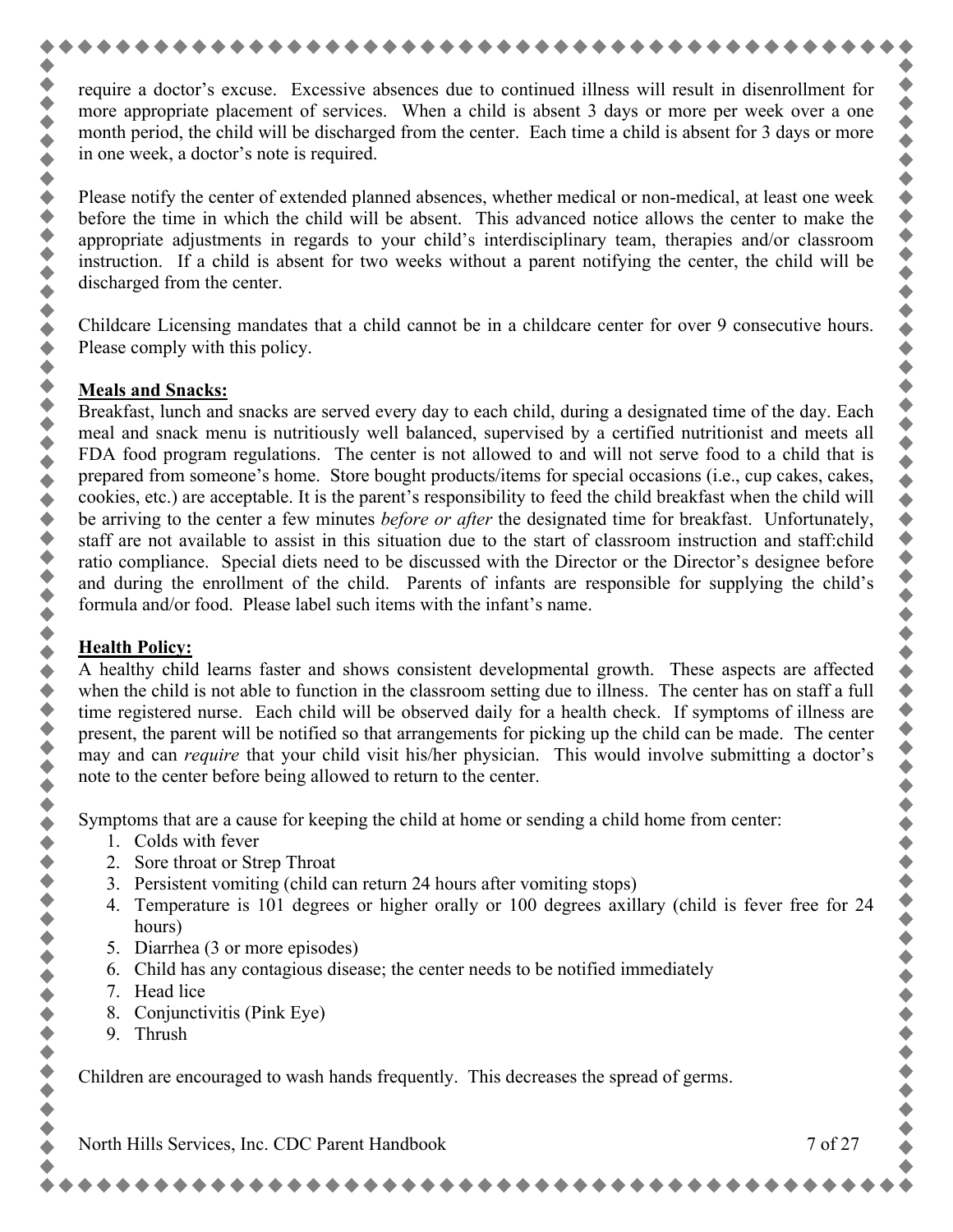A child's immunizations must be kept updated and a copy of the updated immunization record should be given to the center. If this is not done, the child will be temporarily discharged until which time the updated immunization records are submitted and reviewed by the center.

Medications will be administered with written request and authorization by the parent or the Medical Director. The nurse or Director Designee will supervise and/or administer all medications. **Before medications can be administered, the medication must be in its original bottle/carrier, have the child's name on the label and state directions for administering it. If the medicine is to be given 3 times a day, please give it at home. If the medicine is to be given 4 times per day, then we will give 1 dose at school. We will not administer any over-the-counter drugs to your child. Please do not send these to school to be given. Fever reducing medications will only be given if permission is obtained by the parent/guardian when the child cannot be picked up for a while.**

Do not send medication in your child's bag without notifying the teacher/staff that it is there. All medication given at school must have written permission (completed medication form) by the parent. If we do not have written permission on file, we will not give the medication.

**All medications are housed in the nurse's office during school hours, not in the classrooms. In the event you pick your child up early, please be sure to check with the nurse to get your child's medication prior to leaving the center.**

Should a parent learn that his/her child has contracted a communicable (contagious) disease, the center should be notified immediately. We encourage parents to notify the center when his/her child has been admitted into a hospital.

Parents will be notified immediately of any serious accident or injury to the child while in the care of the center. Prompt and appropriate arrangements will be made for medical treatment. Minor accidents or injuries are documented in an incident report and the report sent home with the child.

#### **Infectious Diseases:**

**++++++++** 

+ + + + + + + + +

,,,,,,,,,,,,,

令令令

令令令

If your child is known to have contracted head lice, scabies, etc., before he/she is allowed to come back to school, you must have him/her checked by a physician and bring a note to school saying that your child is free of the disease, or you must show proof, such as the empty bottle of shampoo recommended for head lice, that you have taken steps to eliminate the problem. We must take these precautions because of the highly contagious nature of the diseases. For a case of diarrhea, we ask that you keep your child home for 24 hours or one school day to ensure that it does not reoccur. For a case of fever, they must be fever free for 24 hours before they can return to school. Low grade fever of 100 degrees or less and associated with cutting teeth, will be allowed to come to school.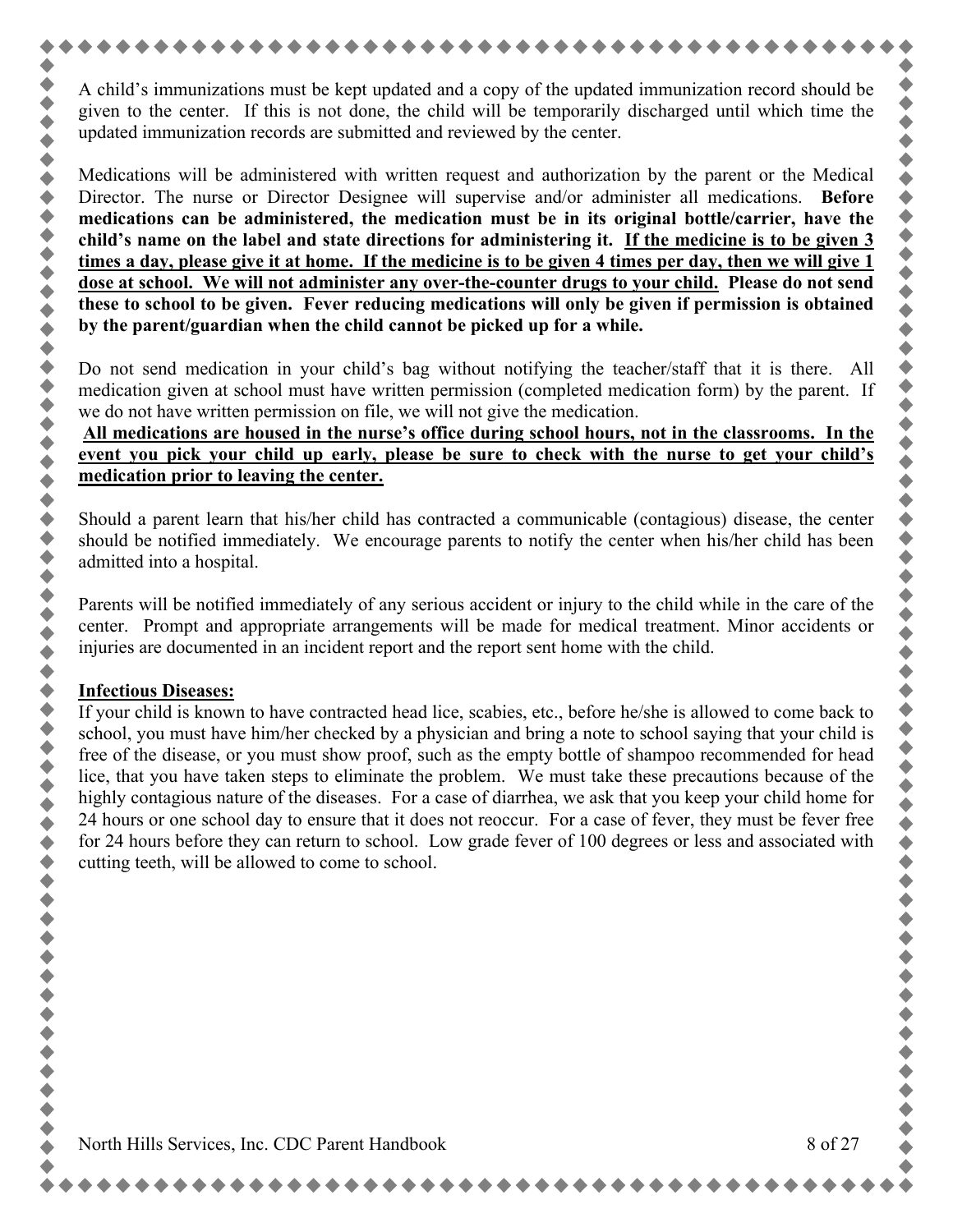# **NORTH HILLS SERVICES, INC CHILDREN'S DEVELOPMENTAL CENTER**

# **INFECTION CONTROL POLICY AND PROCEDURES**

#### **INTRODUCTION:**

 $\blacklozenge$ 

 $\blacklozenge$ 

 $\ddot{\bullet}$  $\blacklozenge$ 

 $\blacklozenge$ 

◆◆◆

 $\blacklozenge$ 

 $\blacklozenge$ 

.......

 $\bullet$ 

 $\blacklozenge$ 

 $\blacklozenge$  $\blacklozenge$ 

 $\blacklozenge$ 

 $\blacklozenge$  $\blacklozenge$  Infection control policies for the preschool have been formulated so as to prevent and reduce the transmission of infection and or communicable diseases to children and adults in the preschool.

#### **RESPONSIBILITIES:**

- A. The Program Director/supervisor informs licensed medical personnel of health conditions involving staff/children.
- B. Licensed medical personnel consults with preschool management regarding infection control concerns.
- C. Medical Director reviews and approves all policies and procedures related to infection control. Reviews epidemiological investigations and recommends corrective action.

#### **INFECTION CONTROL PRACTICES:**

#### **A. PERSONNEL**

- 1. All personnel will comply with pre-employment and annual employee health service requirements.
- 2. Personnel with lesions or weeping dermatitis, shall refrain from direct care and activities until their condition resolves.
- 3. Personnel with communicable disease for which they would be excluded from work, must be cleared by their physician before returning to work.
- 4. Personnel shall not eat or drink in the department, except in designated areas.
- 5. All personnel shall wash their hands after coming into contact with body substances of any child.

#### **B. CHILDREN**

- 1. Immunizations/vaccinations are maintained in a current status dictated by Arkansas Department of Health and Arkansas Social Services.
- 2. Children seeking admission and/or desiring to continue in the preschool must be in good health and must be able to participate in group activities.

North Hills Services, Inc. CDC Parent Handbook 9 of 27

◆◆◆

令令令

,,,,,,,,,,,,,

 $\bullet$ 

令令令

+ + + + + + + + + + + +

 $\bullet$ 

 $\bullet$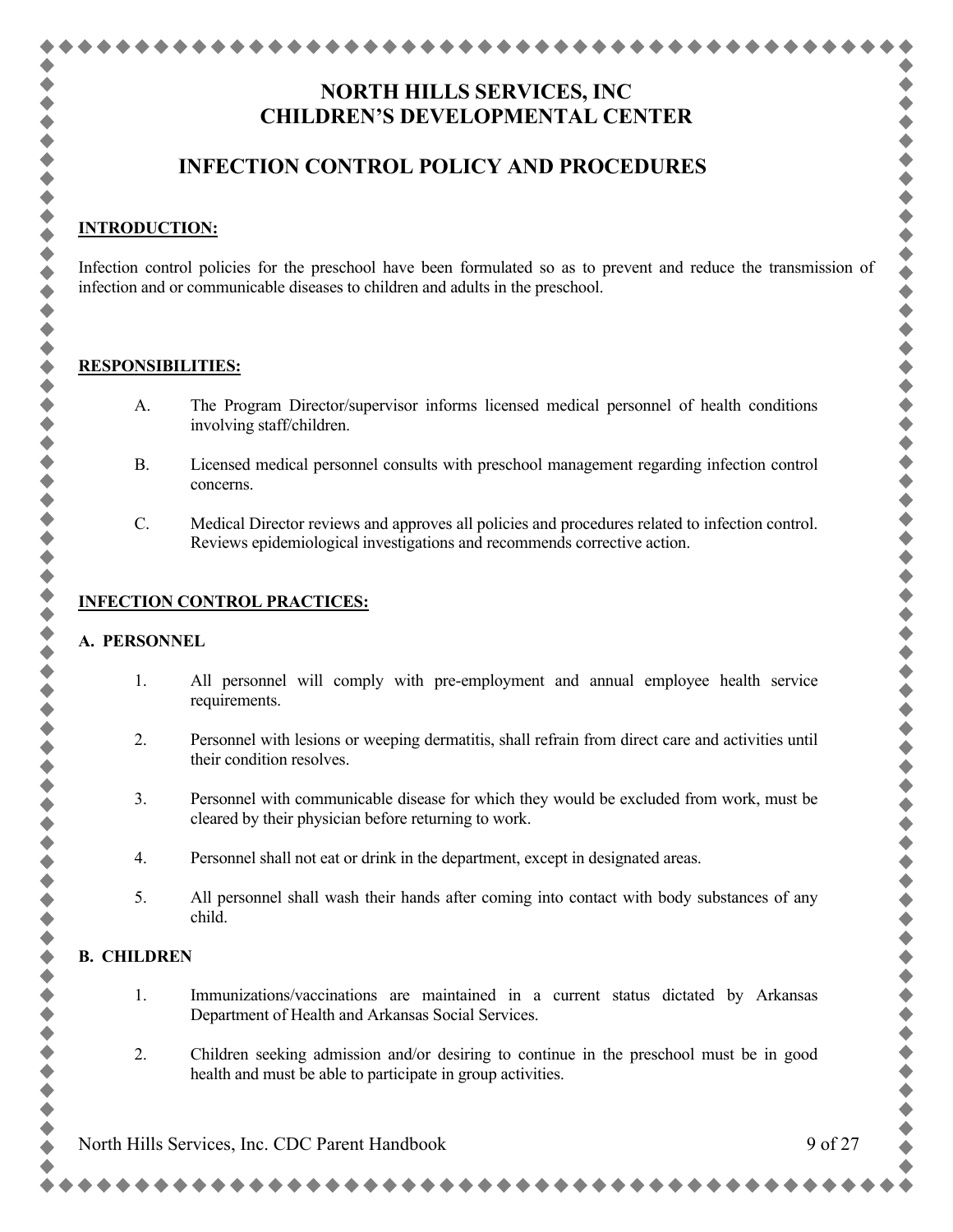#### **C. SICKNESS**

,,,,,,,,,,

,,,,,,,,,,

 $\ddot{\bullet}$  $\ddot{\bullet}$ 

,,,,,,,,,,,,,,,,,,,,,,,

 $\ddot{\bullet}$ 

- 1. Children will be continuously observed for objective signs of infections such as rashes, sore throats, elevated temperatures, diarrhea, vomiting, lethargic or listless behavior, or stiff neck. These symptoms may indicate serious illness and the parent may be required to seek medical attention.
- 2. Parents will be asked to remove the child if the child has a temperature of 101 degrees orally or 100 degrees axillary, 3 episodes of vomiting/diarrhea, or is too ill/unable to participate in group activities.
- 3. Children must be fever free for twenty four hours before returning to the preschool.
- 4. Highly contagious diseases such as; chicken pox, conjunctivitis (pink eye), lice or impetigo will be evaluated by licensed medical personnel on an individual basis. **(Parent note: children with discharge from either the eye or lesions, will not be admitted to school.)**
- 5. Children recovering from strep infections will not be permitted to return to school without a written release from their physician.
- 6. Any disease or infection in question, will be evaluated by the licensed medical personnel, and the Medical Director will be notified if further evaluation is required.

#### **D. MEDICATION**

- 1. Medication will be administered with written permission and directions from the parent/guardian. No verbal orders via phone will be accepted unless parent is in route to pick up child from facility and condition warrants immediate treatment. Medication forms should be completed before administering medication.
- 2. Medication must be in the original container and labeled with the child's name and dosage.
- 3. All medication and other chemicals (diaper rash creams, teething gels, etc.) must be placed in a locked medication container. Arkansas Social Services regulations strictly prohibit medications/chemicals in diaper bags or backpacks. Medications should not be transported via the children. It is the responsibility of the parent/staff to make sure that the medication container is locked at all times.
- 4. Children who are receiving antibiotics should remain home for the first twenty four hours before returning to school.
- 5. Tylenol will be given when needed with written parental permission. The administration of Tylenol on a frequent basis in order to "mask" temperatures/symptoms, is not in keeping with quality preschool practices or infection control policy. Please notify the staff when the child is receiving medications at home.
- 6. If at all possible, the preschool would prefer that the medications be administered at home. If this is not possible, medications will be given when needed.

#### **E. FOOD**

1. Bottles used in the infant room, must be labeled with the child's name. Glass bottles are not accepted. The bottles will be washed, but are not sterilized, and sent home daily.

North Hills Services, Inc. CDC Parent Handbook 10 of 27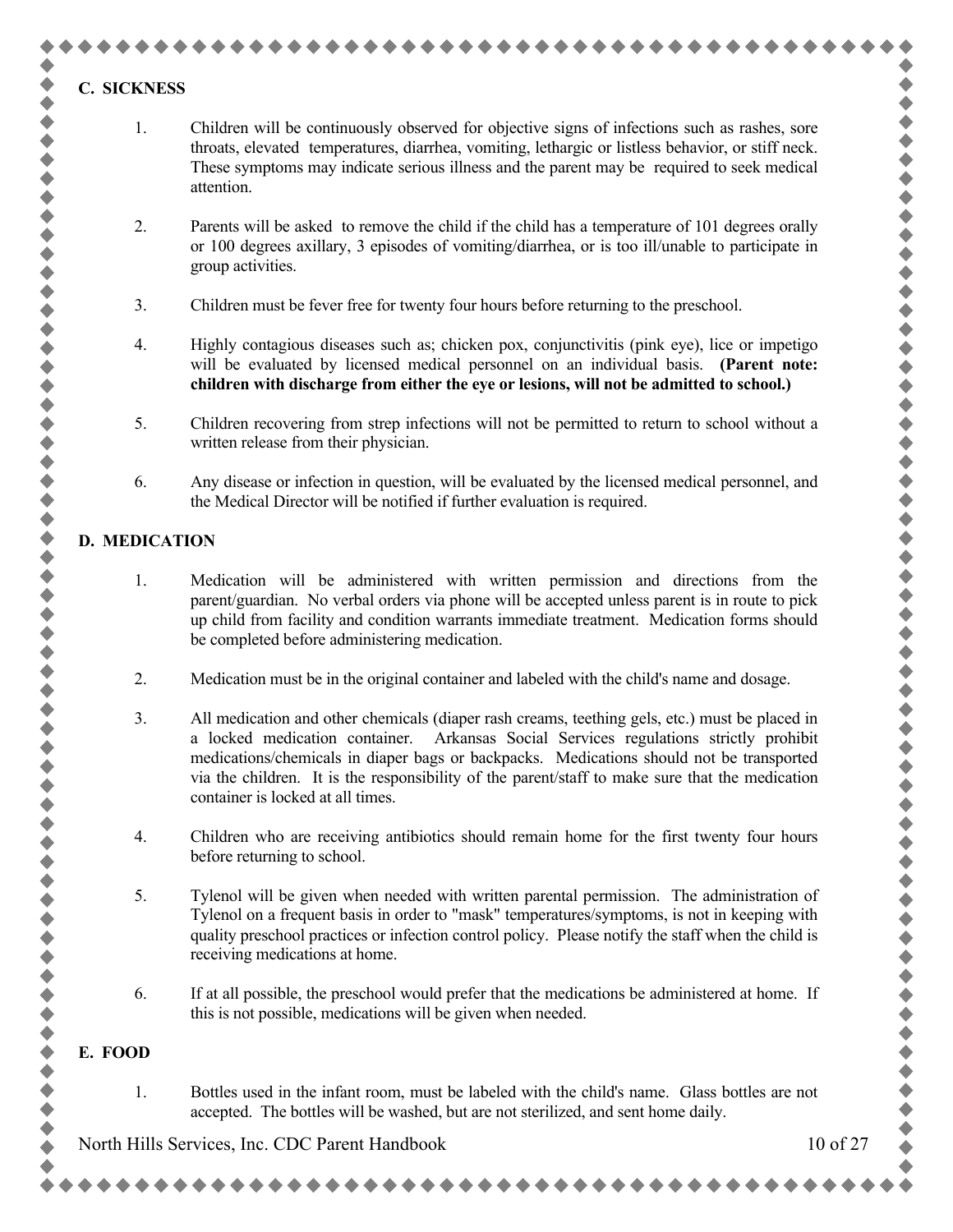- 2. Formula left in bottles after a feeding will be discharged if not used within a 30 minute period.
- 3. Children and staff will wash their hands before and after eating meals.
- 4. All meals are prepared and served under the guidelines of the Child Nutrition Program.
- 5. Leftover food will be covered and placed in the refrigerator. Food will not be kept in the refrigerator for more than 24 hours.
- 6. Refrigerators will be cleaned weekly. The temperature of the refrigerator/freezer will be monitored and checked on a regular basis. All staff are accountable to insure that this is happening with each refrigerator. Refrigerator temperatures should be at 34 - 40 degrees, freezer temperatures should be less than 32 degrees. Notify supervisors regarding variance.
- 7. Bottles may be removed from the refrigerator and brought to room temperature. Bottles should not be returned to the refrigerator after being brought to room temperature.

#### **F. DIAPERING/TOILETING**

,,,,,,,,,,,,,,,,

++++++

,,,,,,,,,,,,,,,,,,,

令令令

◆◆◆

 $\bullet$ 

- 1. Disposable diapers will be used. Soiled diapers will be placed in a plastic bag and discarded. The diaper changing table area will be disinfected after each use. Each room has a designated diapering area equipped with changing table and diapering mat.
- 2. Diapering mats will be free of holes and in good repair.
- 3. Potty chairs will be emptied and disinfected after each use. Staff will encourage appropriate flushing techniques.
- 4. Children and staff will wash hands after attending to diapering/toileting tasks on an individual basis.
- 5. Hand washing facilities are equipped with disinfectant/soap. Washcloths are not acceptable for washing hands. Appropriate hand washing techniques are taught to include running water, soap and individual paper towels.

#### **G. CLEANING**

- 1. General housekeeping and daily cleaning of the preschool will be provided by environmental services.
- 2. Mats and cribs will be disinfected weekly or as needed. Washcloths will be laundered after being used once.
- 3. All infant toys will be washed daily.
- 4. A change of clean clothes, which is labeled, will be provided for each child. Soiled clothes will be rinsed out and placed in a plastic bag, the soiled items will be sent home daily.

◆◆◆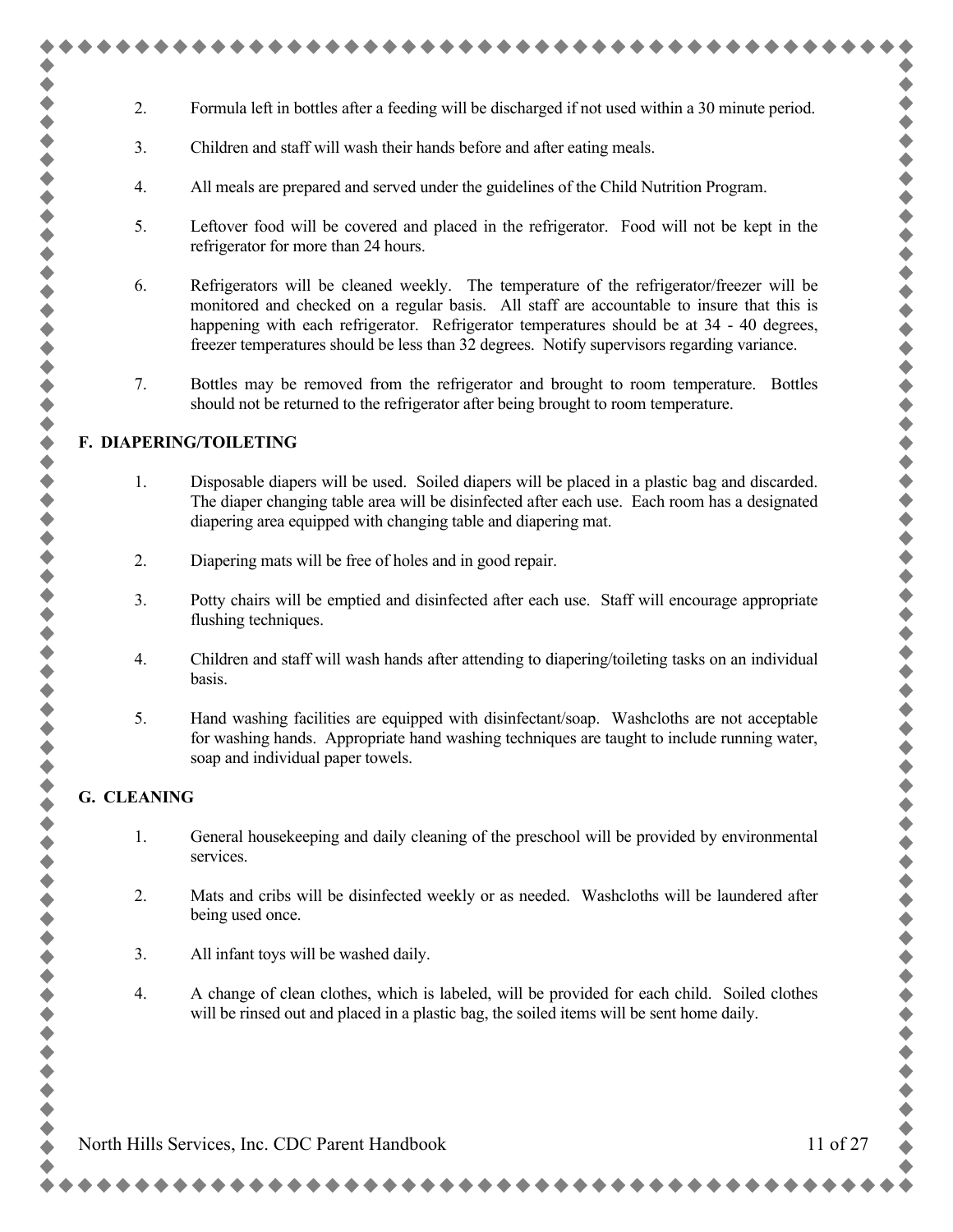#### **H. DOCUMENTATION/REPORTING OF COMMUNICABLE DISEASE**

- 1. Children will be observed daily for symptoms of communicable diseases.
- 2. Parents will be notified immediately and a written report completed. Written report/phone consultation with licensed medical personnel will occur.
- 3. Licensed medical personnel reports findings to the following agencies when indicated: Arkansas State Health Department and Arkansas Social Services.
- 4. All staff/volunteers will receive TB skin test and infection control in-service prior to working in the preschool.

#### **Hygiene:**

 $\bullet$ 

◆◆◆◆

令令令

,,,,,,,,,,,,,,,,,,,,,,,,,,,,,

令令令

Make sure that your child comes to school clean. By the time a child is preschool age, he/she needs a bath every day, and a clean change of clothes. Cleanliness is very important, because it helps cut down on the spread of disease, and it makes your child more pleasant for the teachers and the other children to be near during the school day. Each child needs a complete change of clothes kept at school in case of an accident. Please make sure that you put your child's name on all clothing.

#### If your child is not toilet trained, **be sure and keep a supply of diapers at the school. We are not responsible for supplying diapers.**

#### **Clothing and Personal Belongings/Supplies**

Children should wear washable play clothes to school. Parents should supply an extra seasonal change of clothes for their child. With regard to shoes, we strongly recommend the following. Do not send a child in dress shoes, sandals or cowboy boots. These items usually have smooth soles as opposed to textured soles. A textured sole gives the child increased traction and greatly reduces the risk of injury from a fall/trip. *All personal belongings must have the child's name on it.* All diaper needs of the child will be supplied by the parent. The center requires the use of disposable diapers and training "pull-ups". Soiled or dirty clothes will not be laundered at the center. A supply list noting additional supplies will be given to the parent of each child. All personal belongings that are expensive and are not for educational purposes should not be sent to the center. The center will not be responsible for the destruction or loss of such items. Backpacks are encouraged. Children are not allowed to bring their own personal toys to school, unless authorized for a special occasion by the classroom teacher.

#### **Outside Play and Rest Time:**

Outdoor play and rest time is scheduled everyday. Appropriate seasonal outdoor apparel is mandatory. The children will not be allowed to play outside when the temperature is below 50 degrees and above 98 degrees or when the Heat Index is above 98 degrees. Children are scheduled a minimum of 1 hour of outside play daily. During the summer, the children will engage in water play. Consent forms must be signed and an appropriate change of clothes is necessary. Rest time is scheduled for a minimum of 1 hour daily and immediately follows lunch. Cribs are provided for infants 6 weeks to 11 months while mats are provided for children 12 months to 5 years in age. Parents are responsible for supplying a fitted sheet for the mat. Please place child's name on the sheet.

#### **Discipline:**

North Hills Services, Inc. CDC Parent Handbook 12 of 27 Discipline is a positive growth experience when approached as a developmental concept and administered in the form of teaching, guiding and caring. When dealing with an unruly, disruptive or disobedient child,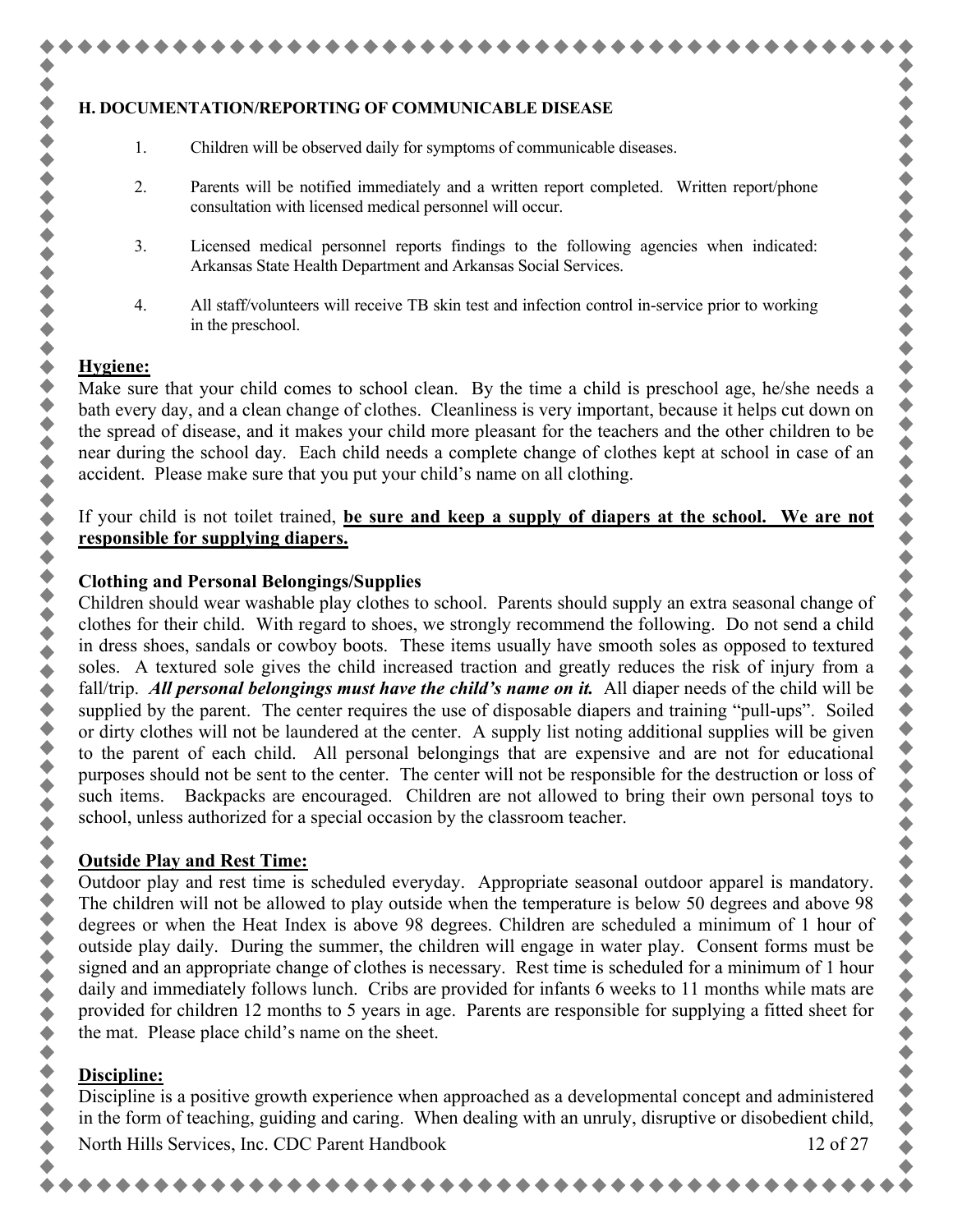the center consistently uses "redirection" and "time-out". "Redirection" is used most often for the children 23 months and younger. The center will administer "time-out" with in classes that have children 24 months (2 years old) and older. Children remain in "time-out" one minute per the child's age in years. Fear, pain or humiliation is not a part of the discipline strategies/techniques that are used. Discipline shall not be associated with rest, toilet training or illness or the withholding of food or drink. The center staff is trained in the appropriate use of alternate discipline, which includes, but it not limited to, behavior modification programs and/or holding, when a child has become harmful to himself/herself or others around him/her. Corporal punishment is not allowed.

#### **Visitors Policy:**

 $\blacklozenge$ 

During hours of operation parents/guardians/visitors will be required to enter the facility and check in at the front office before proceeding through the building. The parent/guardian/visitor of the child will be allowed to go to the child's classroom and visit with the teacher/aide, check to ensure that the child is content, observe through the 2-way mirrors provided on each door, and/or check the child out for any valid reason.

# **Safety:**

At no time will guns be allowed or tolerated on the premises of the center. Illicit drugs of any kind will not be tolerated on the premises of the center. Failure to abide by these policies can result in the child's discharge.

# **Special Occasions:**

The Director or Director's Designee must first approve any celebrations or special occasions that take the classroom away from the daily schedule. These celebrations (birthdays, etc.) will be planned after lunch to allow the children to eat their breakfast and lunch. Only food items/products that are prepared in the cafeteria or store bought will be served to children during these special occasions. *(See Meals and Snacks Section for more information.)* Parents are always welcome to attend any special occasions that are coordinated by the center.

# **Transportation:**

North Hills Services, Inc. CDC Parent Handbook 13 of 27 Transportation is available upon request. Some restrictions apply. When a child receives placement on the bus, the parent will receive an approximate time of the bus arrival/departure to/from the home of the child. We expect your child to be ready when the bus comes to your home in the mornings. Alternate destinations can be arranged in advance. Upon arrival to destination for "pick up" of the child, the bus will make its presence known and wait no more than **3 minutes** for the child to load the bus. This is to help the busses stay on schedule to pick up other children who are assigned to the bus route. The person responsible for getting the child off of the bus must be at least 16 years of age. If he/she is not the normal person that gets the child off the bus they must show a valid ID in order to receive the child. If a child is brought back to school in the afternoons because no one was at home, there is a \$6.00 charge. Also, the parent is expected to pick up he child at school by no later than 5:30 p.m. If you are later than 5:30 p.m. in picking up your child, there is a \$5.00 charge for each 30 minutes after 5:30. For example, if your child is brought back on the bus (\$6.00 charge), and you do not pick him/her up by or before 5:30 (\$5.00 charge), you should bring \$11.00 with you when you arrive at school. **You will be expected to pay when you pick your child up.** If your child is brought back twice on the bus with no one being at home to care for him/her, Arkansas Social Services will be contacted, and the situation explained to them. Please remember to call the school when your child is not to be picked up, and also call again when the child is to be picked up. Our daycare center is open at 6:00 a.m. so you can call from that time and before 6:45 a.m., so that the bus drivers will know before they leave on their routes. All buses are equipped with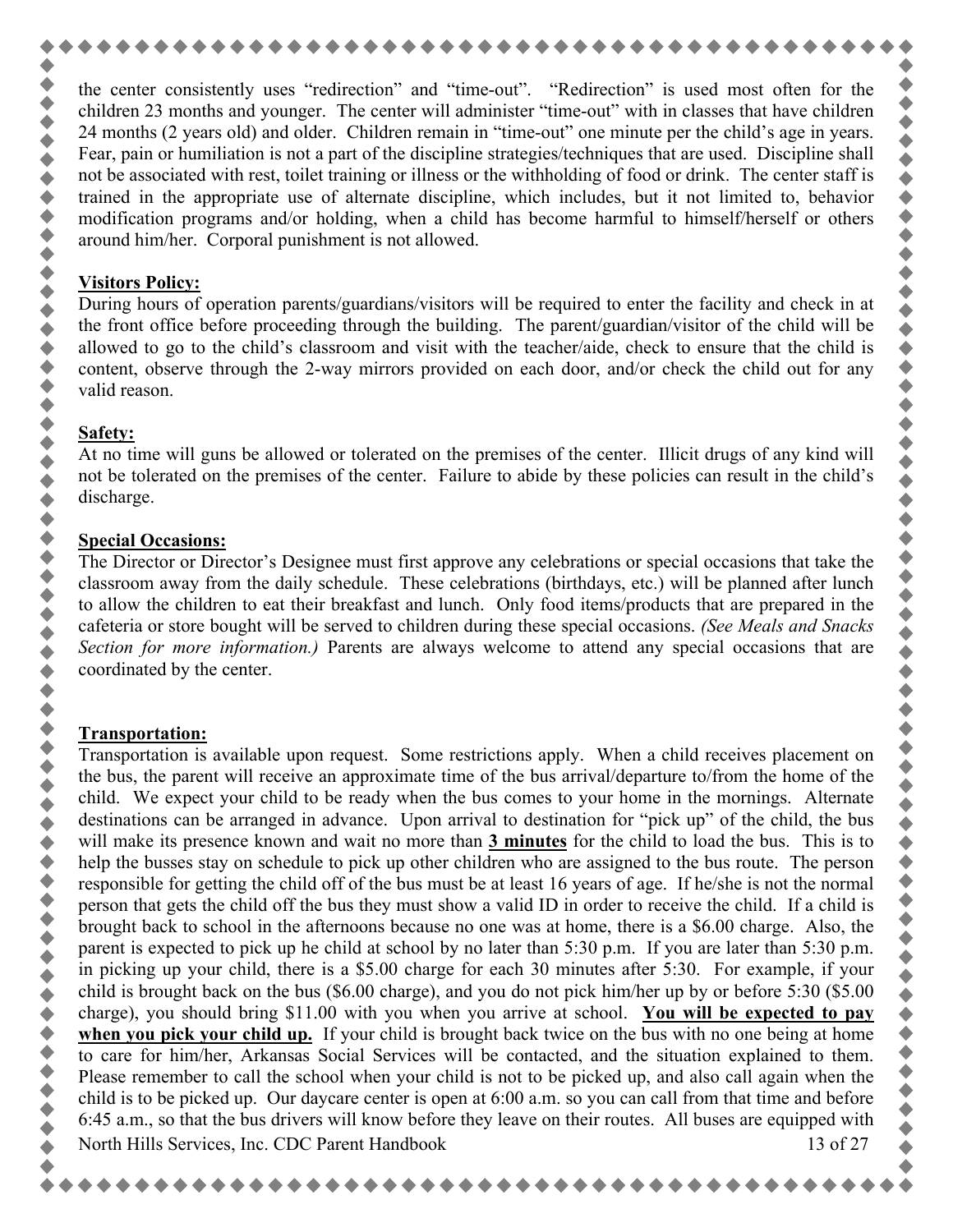cell phones. These phones are not for receiving calls from the parents. You must call the school regarding any message to be relayed to the bus personnel. All transportation inquiries are handled and coordinated through North Hills Children's Developmental Center. The center's address is 207 Fred Rains Drive, Sherwood, AR 72120, (501) 834-0217.

# **Inclement Weather Policy:**

In the case of snow, ice, or bad weather, North Hills usually goes by the Pulaski County Special School District's closing. Be sure to listen to your television or radio to hear if an announcement of closing is made. North Hills Services, Inc. will appear to include our adult clients if a separate announcement is listed, but if not, listen for whether the Pulaski County Special School District is open or closed. This policy is only for inclement weather, we are not always closed when Pulaski County Special School District is closed for other reasons (example: teacher workshops, conferences, etc.).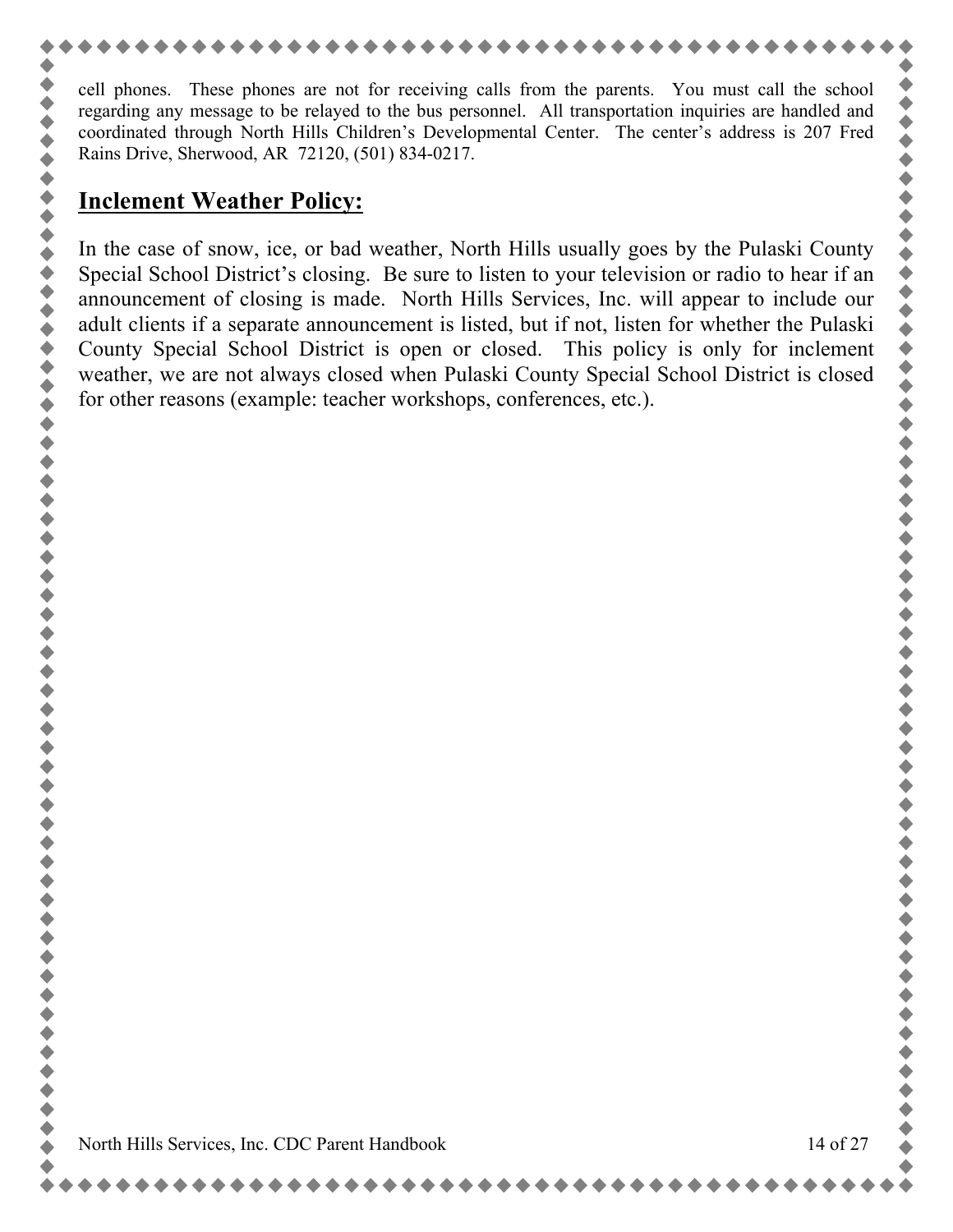# Additional Policies and Information

#### **Field Trip Policy:**

 $\blacklozenge$ 

令令令

令令令令

令令令

,,,,,,,,,,,,

◆◆◆◆

 $\ddot{\bullet}$ 

\*\*\*\*\*

 $\blacklozenge$  $\blacklozenge$ 

The center adheres to a strict field trip policy. During every field trip, the center will maintain a 1:4 staff:child ratio, parental consent forms must be signed in advance, the Director or Director's Designee will attend each field trip and is required to carry a cell phone to immediately respond to emergency situations if they occur. Occasionally, fees are required for a child to attend a field trip. Parents are always welcome to attend any field trips that are coordinated by the center.

#### **Grievance Policy:**

If at any time parents are dissatisfied with the service provided at the center or would like to submit a grievance, the teacher of the classroom that the child is currently in should be contacted. Should the issue not be resolved in a manner that is fitting for all parties involved, then the child's Service Coordinator should be contacted and a meeting requested. If this meeting does not satisfy your concerns, the parent should contact the Program Director at 501.834.0217. After the appropriate chain of command is followed regarding the grievance filed, if a suitable result is not achieved for all parties involved, the issue would then be taken to the executive level and if necessary, the Board of Directors for North Hills Services Inc. contacted for a meeting.

#### **Confidentiality Policy/Mandated Child Abuse Reporters:**

The center staff will adhere to the strictest policy of confidentiality in regards to the children and parents that we serve. All information (including HIV, AIDS, and Hepatitis B) on the children enrolled in the center will not be shared with outside sources unless otherwise authorized by the parent in writing. Nor will a child's information be used or discussed outside the center. Childcare Licensing requires that all childcare workers report suspicious behaviors of or bodily markings on a child that is consistent with child abuse activity. In this case, the center will report such activity or suspicion immediately to the Department of Human Services, Child Abuse Hotline. Neither the center facility nor our employees determines child abuse. After the report is made, DHS handles all child abuse investigations and follow up.

## **Media/Photograph/Video Release Policy:**

All parents will be asked to sign a media release and photograph/video release. Because we are a member of the United Way and provide outstanding care and development for children, outside media such as United Way, television stations and newspapers may call on us from time to time when they need pictures of young people. The Media release states that you give consent for your child to be photographed or videotaped and used in a project that has been approved by the Director of the center. The Photograph/Video Release is for the internal use of the center only. This gives consent to the center to photograph and videotape your child for educational purposes only.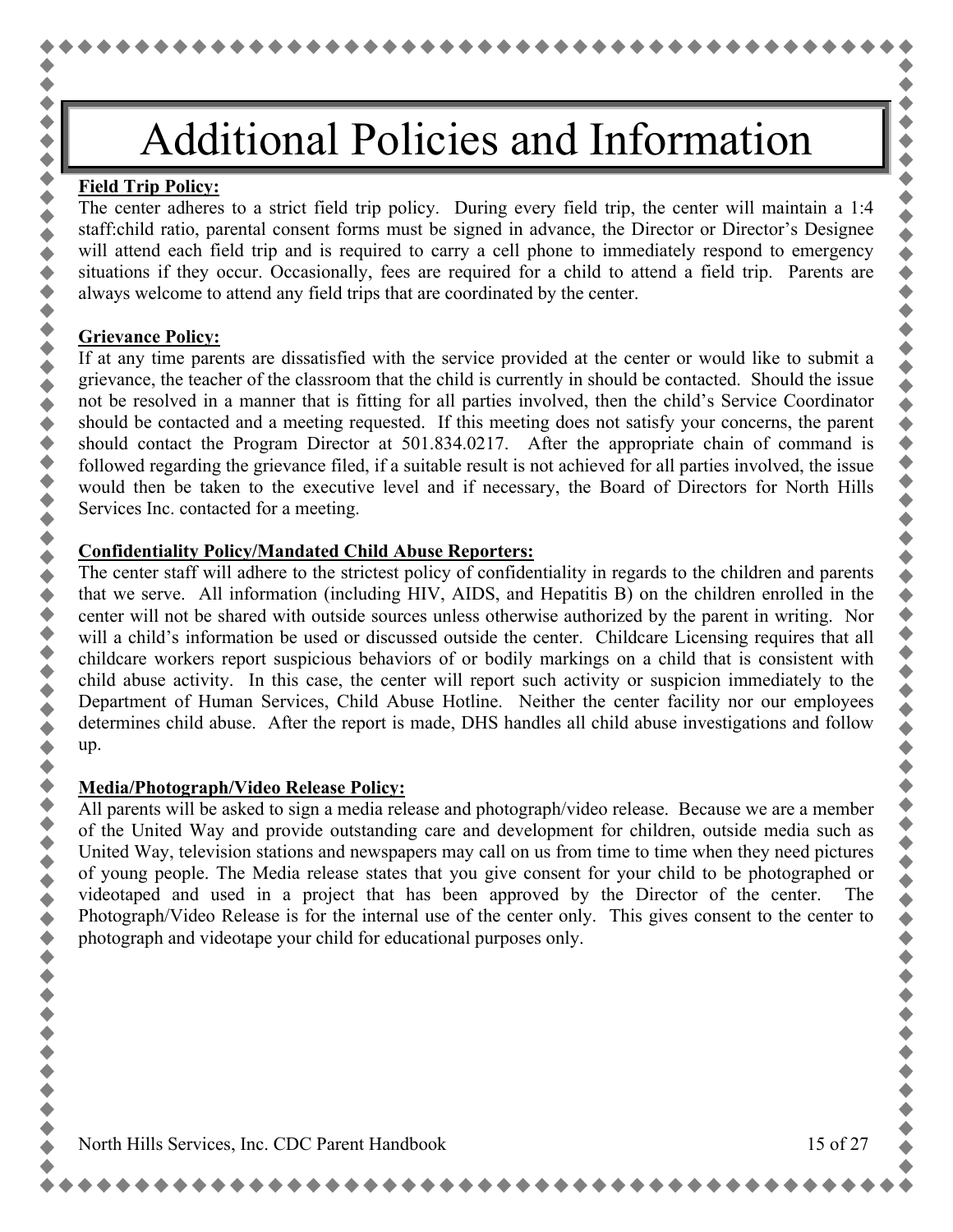## **Requests for Records Policy:**

Initial requests for complete records of a child should be made in writing. Additional requests for complete records will incur a \$20.00 fee to be paid upon receipt of the copied records. This policy is enforced also during transfers, legal purposes, transitions to schools, etc.

#### **Solicitation**

◆◆◆◆◆◆◆◆

令令令

,,,,,,,,,,,,,,,,,,,

- A. Solicitation means the use of a method, described in section B of this section, to attempt to unduly influence an individual served by a certified provider or his or her family or guardian to transfer from one provider to another provider. Solicitation is prohibited by all the following:
	- 1. A certified provider or any individual acting on behalf of the certified provider.
	- 2. Any staff member of a certified provider or any individual acting on behalf of the staff member.
	- 3. Any individual who provides or has provided professional or direct care services for a certified provider or any individual acting on his or her behalf.
- B. The following methods of solicitation are prohibited:
	- 1. With the intent of soliciting consumers, hiring an individual who has been previously employed by or contracted with another certified provider who subsequently contacts consumers on the individual's caseload with the previous provider with the intent of inducing the consumer to transfer to the certified provider with which the individual is currently employed or contracted.

Protected Health Information, such as consumer addressed and telephone numbers, are considered confidential and the property of the certified provider with which the individual was or is employed or contracted. An individual formerly employed or contracted with a certified provider may not disclose Protected Health Information without signed release from the consumer according to HIPAA. If DDS find that an individual has released Protected Health Information in a manner contrary to HIPAA, DDS will notify the appropriate licensing or certification entity and the Office of Inspector General of the U.S. Department of Health and Human Services.

When a consumer transitions between two (2) certified provider, the receiving provider shall indicate on the transition plan if the receiving provider has hired or contracted or intends to hire or contract an individual who previously served the transferring individual through the sending provider. If five (5) or more individuals transfer under the circumstances described in this paragraph, DDS contracts the individuals or their family members of guardians to determine if solicitation occurred.

- 2. Offering cash or gift incentives to an individual served or his or family or guardian to induce the individual served or his or her family or guardian to change providers
- 3. Offering an individual served or his or her family or guardian free goods or services that are not available to other similarly stationed consumers to induce the individual served or his or her family or guardian to change providers
- 4. Refusing to provide an individual served access to entitlement services for which the individual is eligible if the individual served or his or her family or guardian selects another certified provider to provide waiver services to the individual

North Hills Services, Inc. CDC Parent Handbook 16 of 27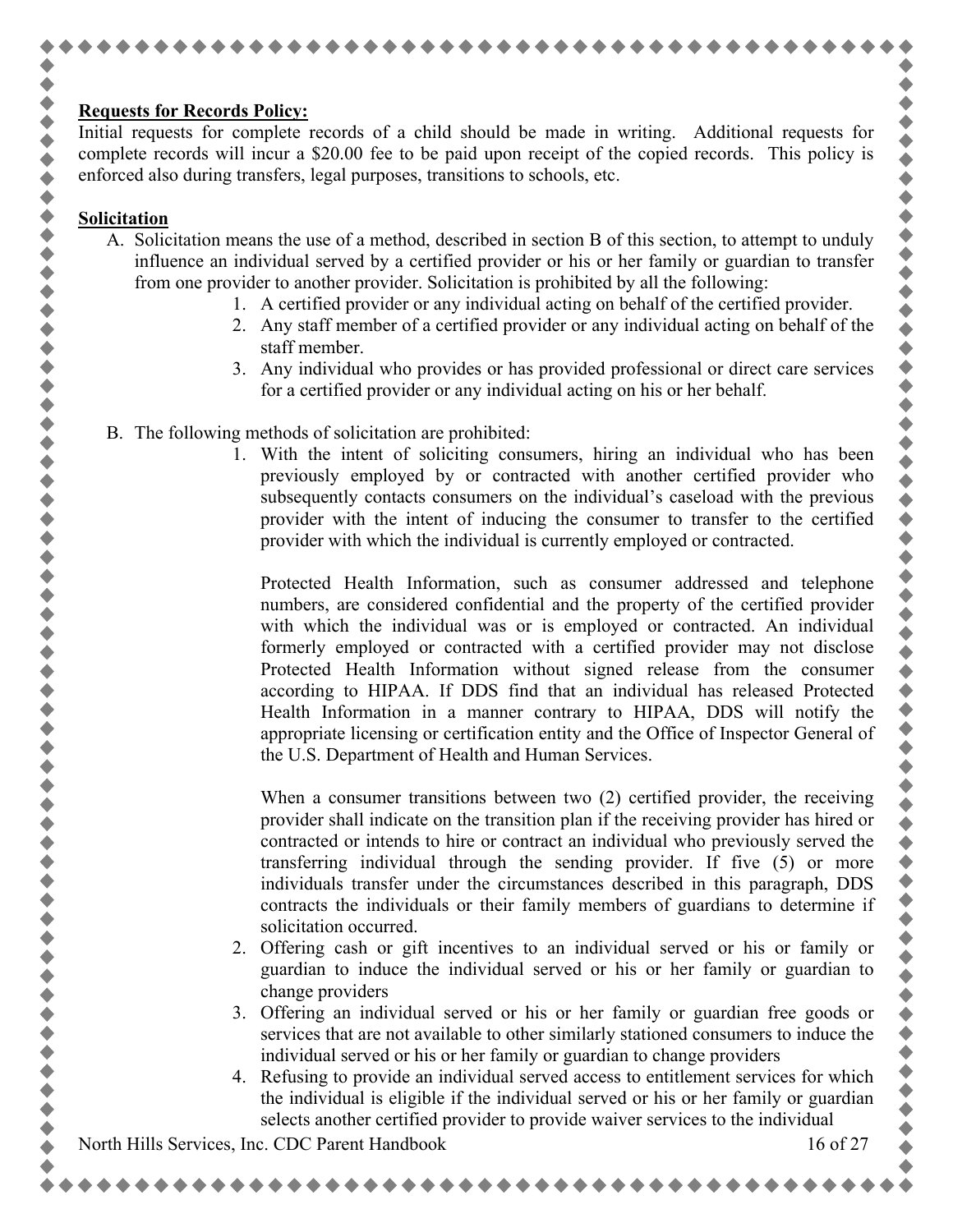- ......
- 5. Making negative comments to a protential individual served, his or her family or guardian, or an advocate regarding the quality of services provided by another certified provider other than for the purpose of monitoring or official advocacy
- 6. Promising to provide services in excess of those necessary to induce an individual served or his or her family or guardian to change programs
- 7. Directly or indirectly giving an individual served or his or her family or guardian the false impression that the certified provider is the only agency that can provide the services desired by the individual served or his or her family or guardian
- 8. Engaging in an activity that DDS determines was intended to be solicitation as defined in section A of this section.
- C. Only an authorized DDS representative may offer an individual or his or her family or guardian provider choice.
- D. DDS investigates claims of solicitation that appear to be consistent with the definition of solicitation in section A of this section. If DDS makes a finding of prohibited solicitation, DDS imposes enforcement remedies under Section 9 consistent with the scope and severity of the solicitation. If a patter of solicitation occurs, DDS may impose Licensure Revocation.
- E. Marketing is distinguishable from solicitation and is considered an allowable practice. Example of acceptable marketing practices include without limitation:
	- 1. General advertisement using traditional media
	- 2. Distribution of brochures and other informational materials regarding the services provided by certified provider if the brochures and materials are factual and honestly presented
	- 3. Providing tours of a certified provider to interested individuals.
	- 4. Mentioning other services provided by the certified provider in which a consumer might have an interest
	- 5. Hosting informational gathering during which the services provided by a certified provider are honestly described.

All of the above information is found in the DDS Policy Manual (policy 1091 effective November 1, 2007)

F. For any other questions or concerns please contact DDS Specialist Micca Burris at 501-682-2315 or 682-8590.

North Hills Services, Inc. CDC Parent Handbook 17 of 27

,,,,,,,,,,,,,

令令令

++++

......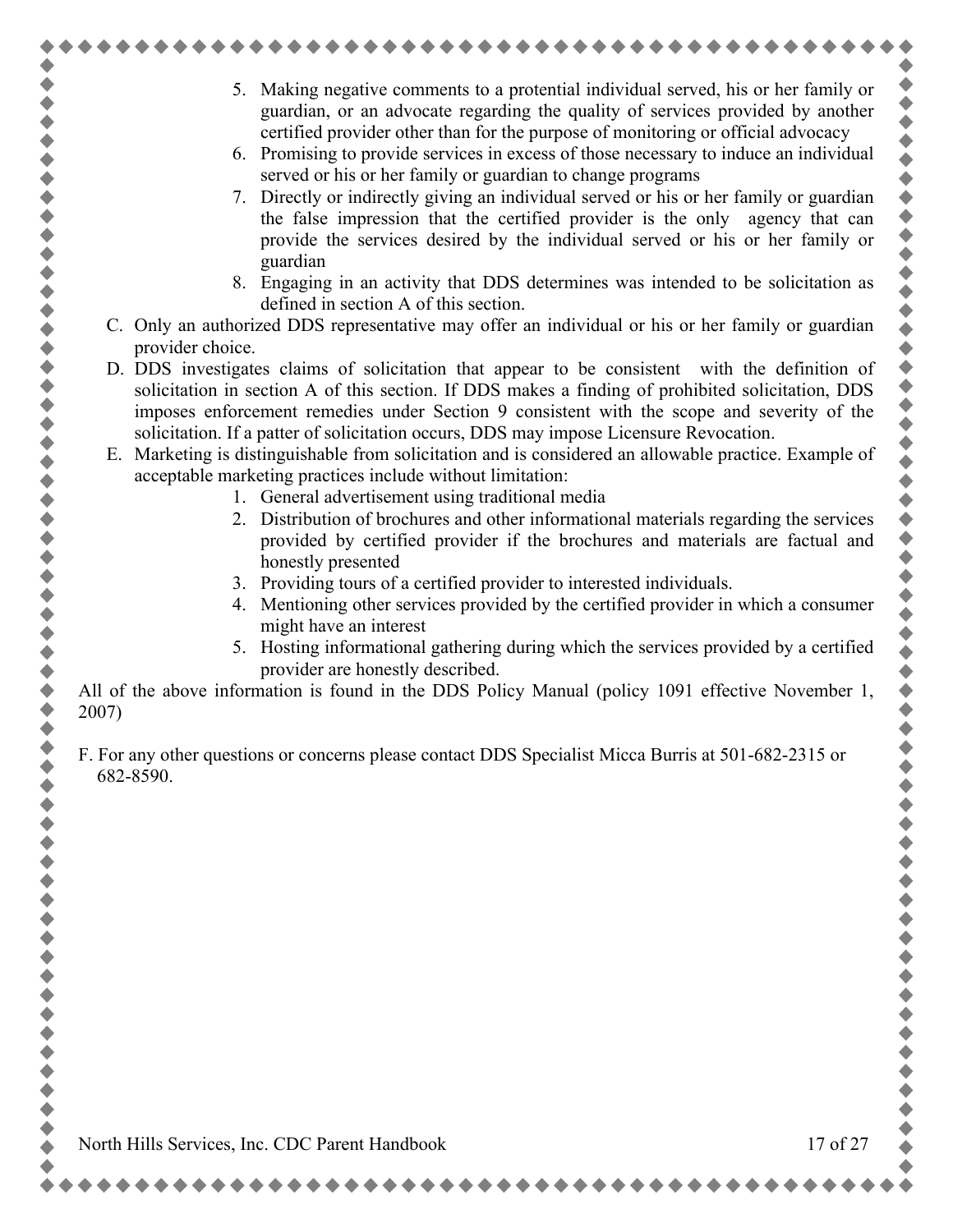# Day Care Services

As a service to the community, the center offers quality childcare services and resources at an affordable cost. While our primary focus is placement and development of children with special needs, we invite into our center the placement of children whom do not have special needs. These placements are what the center identifies as "Day Care Services".

- All sections found in this handbook, with few exceptions (i.e., treatment plans, attendance policy, etc.) apply to children receiving day care services.
- Contact the center to learn the cost of Day Care tuition.

令令令令

 $\ddot{\bullet}$ 

 $\bullet$ 

,,,,,,,,,,,,,,,,,,,,,,,,,,,,,,,,,,,,

- Tuition payment is required no later than 5:00 p.m. every Monday and reserves the placement of the child for the week (Monday through Friday). A \$5 late fee will be charged per day for each day that the tuition payment is late. Excessive late fee tuition payments can subject your child to discharge from the center's daycare services. Excessive lateness in picking a child up from center can subject your child to discharge from the center.
- An annual registration fee of \$25 is due upon admission of the child. The registration fee will be collected annually on August 25 for the upcoming year.
- Day Care tuition will be increased periodically to address the rising cost of providing quality childcare. The increase will also specifically aid in the upkeep of the classroom environment, maintenance of facility and increased staff training so that each child is taught by a childcare professional.
- Day Care enrollment into our center is based on availability. Each available placement in the center is for a child with special needs. *Day Care enrollment into our center acknowledges that the parent understands that it's possible for their child to be discharged at anytime to make room for a child with special needs. The center will give the parent a 2-week advanced notice of discharge of the child. This allows the parent time to make alternate day care services arrangements.*
- All Day Care children need to arrive to the center by 8:00 a.m. each day in order to receive breakfast. *(See Hours of Operation Section)*
- The center accepts state vouchers for payment of day care services.
- The center will be closed on the days listed in the Hour of Operations section of this handbook. Although closed on these days, children receiving day care services are required to pay tuition in full. Each day the center is not open for business due to unforeseen events, (i.e., inclement weather, structural damage, etc.) tuition will not be charged for that day or days.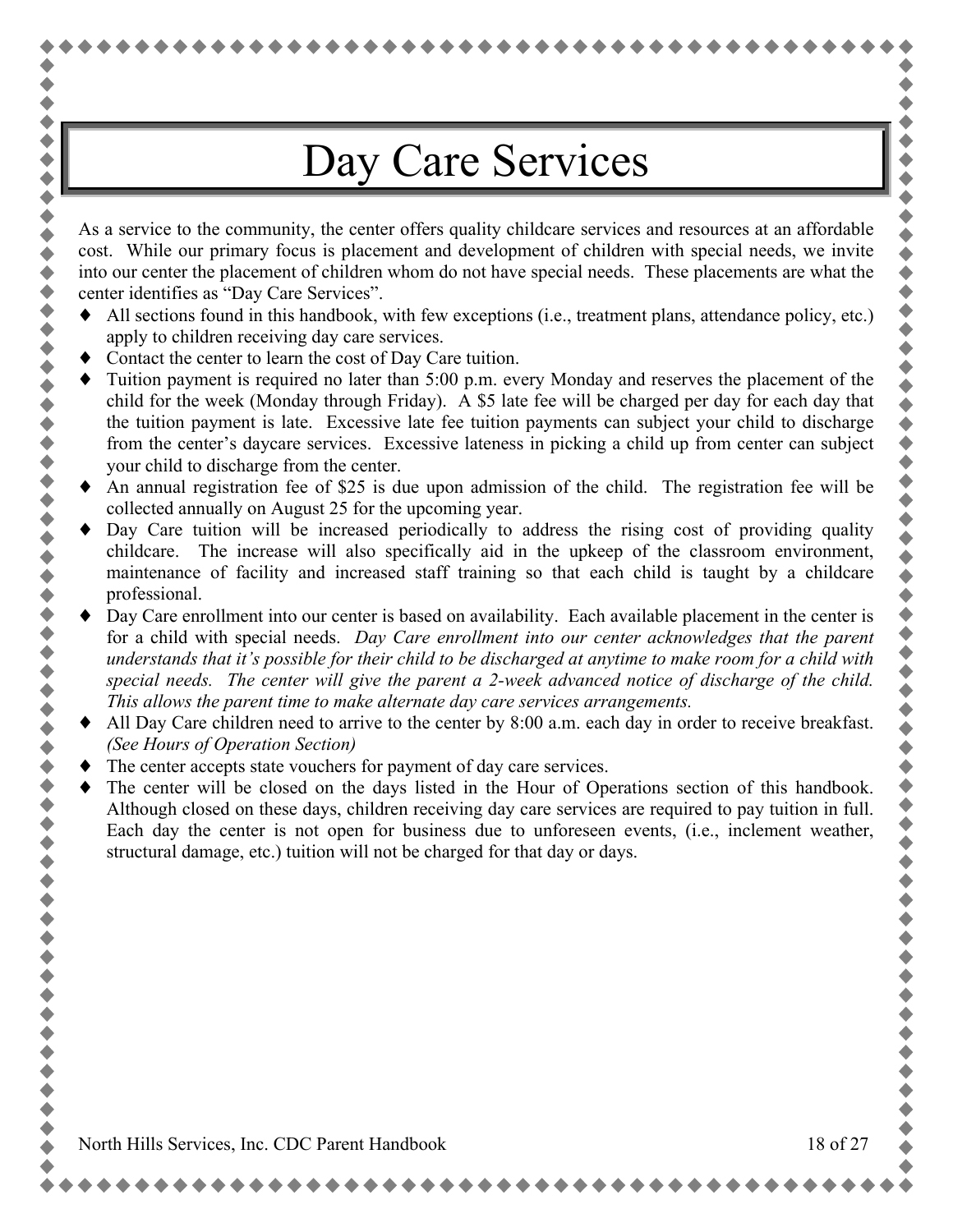### **NORTH HILLS SERVICES, INC. CHILDREN'S DEVELOPMENTAL CENTER NOTICE OF PRIVACY PRACTICES**

**Effective Date: April 14, 2003**

THIS NOTICE DESCRIBES HOW MEDICAL INFORMATION ABOUT YOU MAY BE USED AND DISCLOSED AND HOW YOU CAN GET ACCESS TO THIS INFORMATION.

# PLEASE REVIEW IT CAREFULLY

This Notice is provided on behalf of North Hills Services, Inc.

 $\blacklozenge$ 

 $\blacklozenge$ 

We understand that medical information about you and your health is personal, and we are committed to protecting medical information about you. We create a record of the care and services you receive at North Hills Services. We need this record to provide you with quality care and to comply with certain legal requirements. This notice will tell you about the ways we may use and disclose protected health information about you. We also describe your rights and certain obligations we have regarding the use and disclosure of protected health information.

This Notice of Privacy Practices describes how we may use and disclose your protected health information to carry out treatment, payment or health care operations and for other purposes permitted or required by law. "Protected health information" is information about you <u>or your minor child, i</u>ncluding demographic data (such as name, address, phone numbers, etc.) and HIV, AIDS or HEP B information that may identify you and that relates to your past, present or future physical or mental health and related health care services.

We are required to give you this Notice and to maintain the privacy of protected health information. We must abide by this Notice, but we reserve the right to change the privacy practices described in it. Revised Notices will be posted on the bulletin board in the hall. You may receive a revised copy by sending a written request to the North Hills Services Privacy Officer, 207 Fred Rains Drive, Sherwood, Arkansas 72120.

You may complain to us or to the U.S. Secretary of Health and Human Services if you believe your privacy rights have been violated. To file a complaint with us, you must send a letter describing the violation to the North Hills Services Privacy Officer. There will be no retaliation for filing a complaint.

If you have questions or need more information, contact the North Hills Services Privacy Officer ar 501- 834-0217.

**WHO WILL FOLLOW THIS NOTICE?** This Notice describes the practice of:

North Hills Services healthcare professionals authorized to enter information into your records.

North Hills Services, Inc. CDC Parent Handbook 19 of 27

......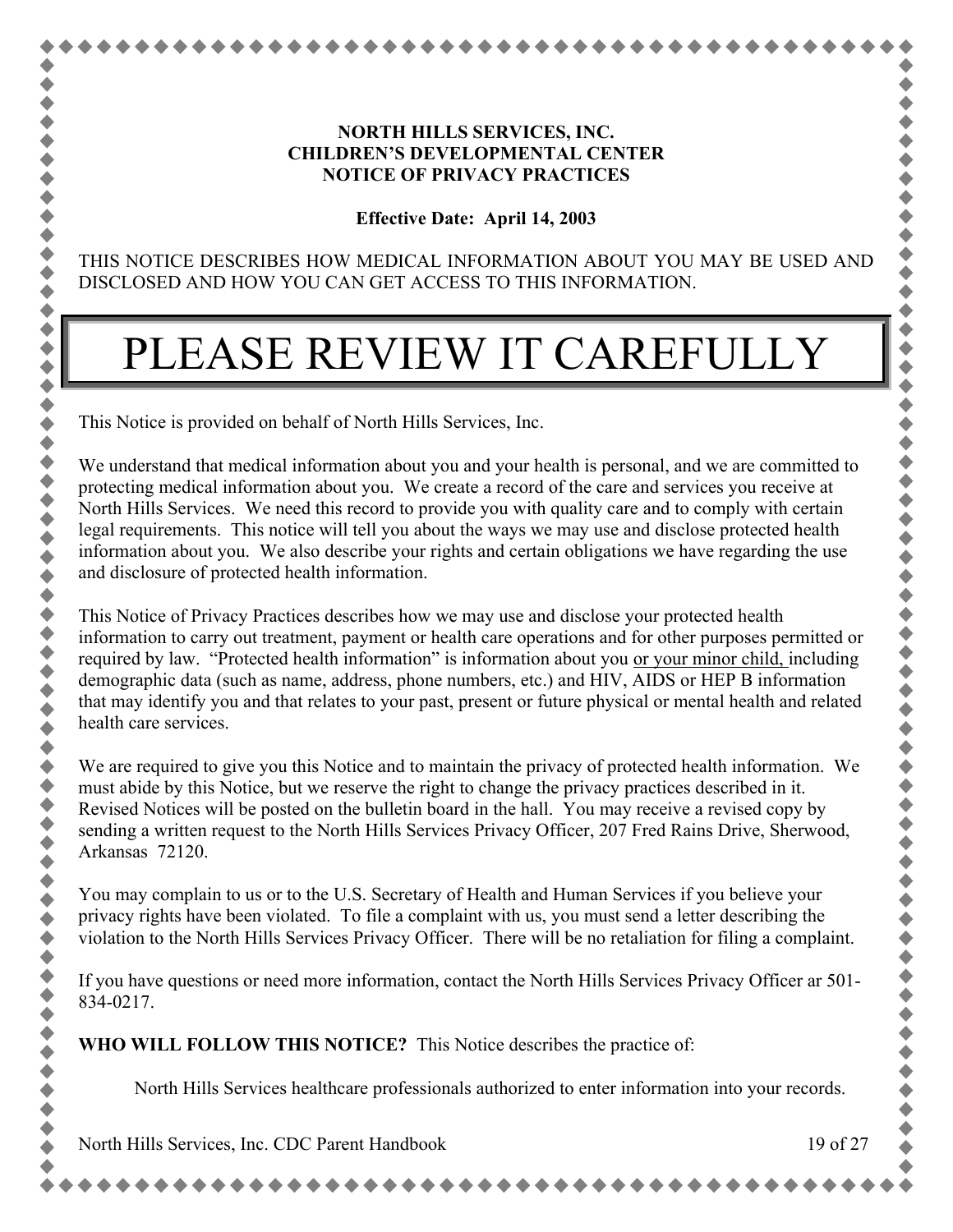North Hills Services employees, volunteers and other North Hills treatment plan members.

Students-in-training on the North Hills campus.

**Your Rights** You have the following rights relating to your protected health information:

### You May:

 $\blacklozenge$ 

◆◆◆

◆◆◆◆◆

 $\ddot{\bullet}$  $\blacklozenge$  $\blacklozenge$  $\blacklozenge$ 

令令令

令令令

 $\bullet$  $\blacklozenge$  $\blacklozenge$  $\blacklozenge$ 

 $\blacklozenge$ 

- Request a restriction on certain uses and disclosures of your information, but we are not required to agree to your restrictions. Your restriction request must be in writing.
- Obtain a paper copy of this Notice.
- Inspect and get a copy of records used to make decisions about you. You will be charged a fee for the cost of copying, mailing or other supplies. In some situations, we are allowed to deny this request. In some situation you may ask for a review of this denial by a licensed healthcare professional who was not involved in the denial decision. We will comply with the outcome of this review.
- Request that we amend your record if you feel the information is incomplete or incorrect; however, we are allowed to deny this request in certain circumstances. We may ask you to put these requests for amendments in writing and provide a reason that supports your request.
- Obtain a record of certain disclosures of your protected health information.
- Make a reasonable request to receive confidential communications of your protected health information from us by alternative means or at alternative locations.
- Revoke your authorization to use or disclose protected health information except to the extent that action has already been taken.

To inspect or obtain a copy of your records, send a written request to the Director or the designee of North Hills Services. All other requests must be sent to the North Hills Services Privacy Officer.

**Our Responsibilities** We are required to protect the privacy of your protected health information, abide by the terms of this Notice, make this Notice available to you and notify you if we are unable to agree to a requested restriction or an alternative means of communicating.

# Examples of Uses & Disclosures

We will use your protected health information for treatment. Information obtained by your child's treatment team will be put into the record and used to plan and manage your treatment. They will record their actions and their observations so they will know how you are responding to treatment. We may provide reports or other information to your physician or others who will be involved in your care during the course of treatment at North Hills.

We will use your protected health information for payment. A bill will be sent to you and/or your insurance company and/or other payment source with information about your diagnosis, procedures and supplies used.

We will use your protected health information for regular healthcare operations. The Staff and other healthcare workers may use your protected health information to check on the care you received, how you responded to it and for other business purposes related to operating North Hills. Also, we will share your protected health information as may be necessary to carry out the routine business functions.

Business Associates. We may share some of your protected health information with outside people or companies who provide services for us, such as typing treatment plans and evaluations.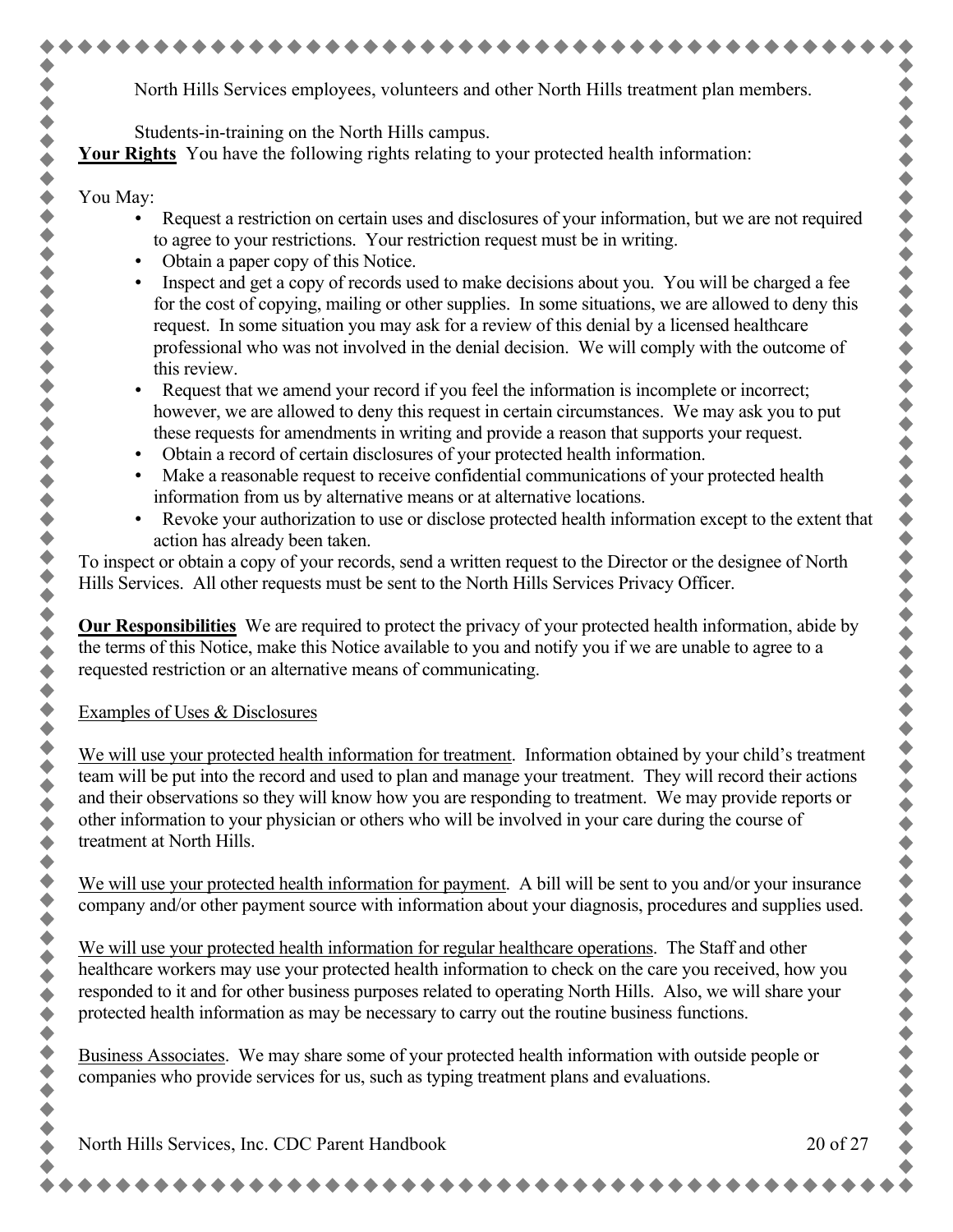Directory. We may use and disclose your name and location in the facility in a directory unless you tell us not to include you. All of this information may only be given out to people that ask for the patient by name. Notification. We may use or disclose protected health information to notify a family member or other person involved in your care your location and general condition unless you tell us not to do so. Communication with family. Staff may share protected health information with a family member, a close personal friend or a person that you identify, if they are involved in your care or in payment for you care, Research. Our researchers may use your protected health information after they receive approval from our Board of Directors whose members review and approve research projects. Coroners, Medical Examiners and Funeral Directors. The law allows us to disclose protected health information to these people so that they may carry out their duties. Contacts. We may contact you to provided appointment reminders or to tell you about new treatments or Food and Drug Administration (FDA). We may share your protected health information with certain government agencies like the FDA so they can recall drugs or equipment. Workers Compensation. We may disclose your protected health information for workers compensation Public Health. We may give your protected health information to public health agencies who are charged with preventing or controlling disease, injury or disability or as required by law. Communicable Disease. We may disclose protected health information, if authorized by law, to a person who may have been exposed to a communicable disease or may otherwise be at risk of contracting or spreading the disease or condition. Law Enforcement. We may disclose protected health information for law enforcement purposes as required As Required by Law. We must disclose protected health information about you when required by federal, Health Oversight. We must disclose information to a health oversight agency for activities authorized by law, for example investigations and inspections. Oversight agencies are those that oversee the health care system, government benefit programs, such as Medicaid and other government regulatory programs. Abuse or Neglect. We must disclose your protected health information to a public health authority that is authorized by law to receive reports of child abuse or neglect. Legal Proceedings. We may disclose protected health information in the course of any judicial or administrative proceeding, in response to a court order, if authorized, and in certain conditions in response to a subpoena, discovery request or other lawful process.North Hills Services, Inc. CDC Parent Handbook 21 of 27

令令令令 令令令 ◆◆◆◆ 令令令 令令令 + + + + + + + + ◆ ◆ ◆ ◆ 令令令  $\blacklozenge$  $\bullet$ 令令令  $\blacklozenge$  $\bullet$ 令令令

services.

claims.

by law.

state or local law.

unless you tell us not to do so.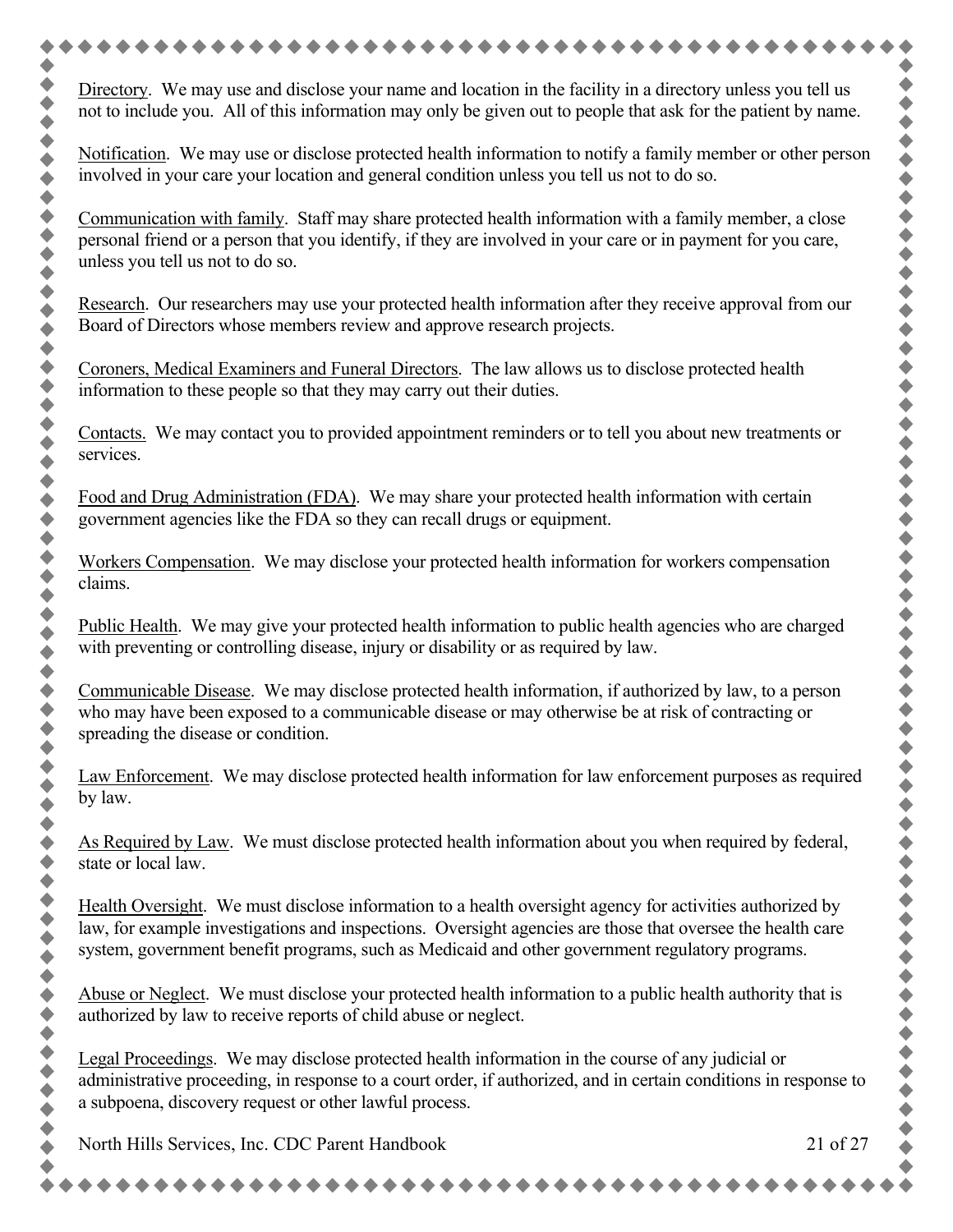Required Uses and Disclosures. We must make disclosures when required by the Secretary of the Department of Health and Human Services to investigate or determine our compliance with the requirements of the HIPAA Privacy Regulations.

To Avoid Harm. We must use and disclose information about you when necessary to prevent a serious threat to your health or safety of the health or safety of the public or another person.

For Specific Government Functions. We may disclose protected health information for national security activities required by law.

# **OTHER USES OF MEDICAL INFORMATION**

Use and sharing of medical information not covered by this Notice or the laws that apply to use will be made only with your written permission. At any time you may cancel this permission, but you must put this in writing. If you cancel this permission, we will no longer use or disclose medical information about you for the reasons covered by your written authorization unless we are required to do so by law. We are unable to take back any disclosures we have already made.

 $\blacklozenge$ 

 $\bullet$ 

,,,,,,,,,,,,,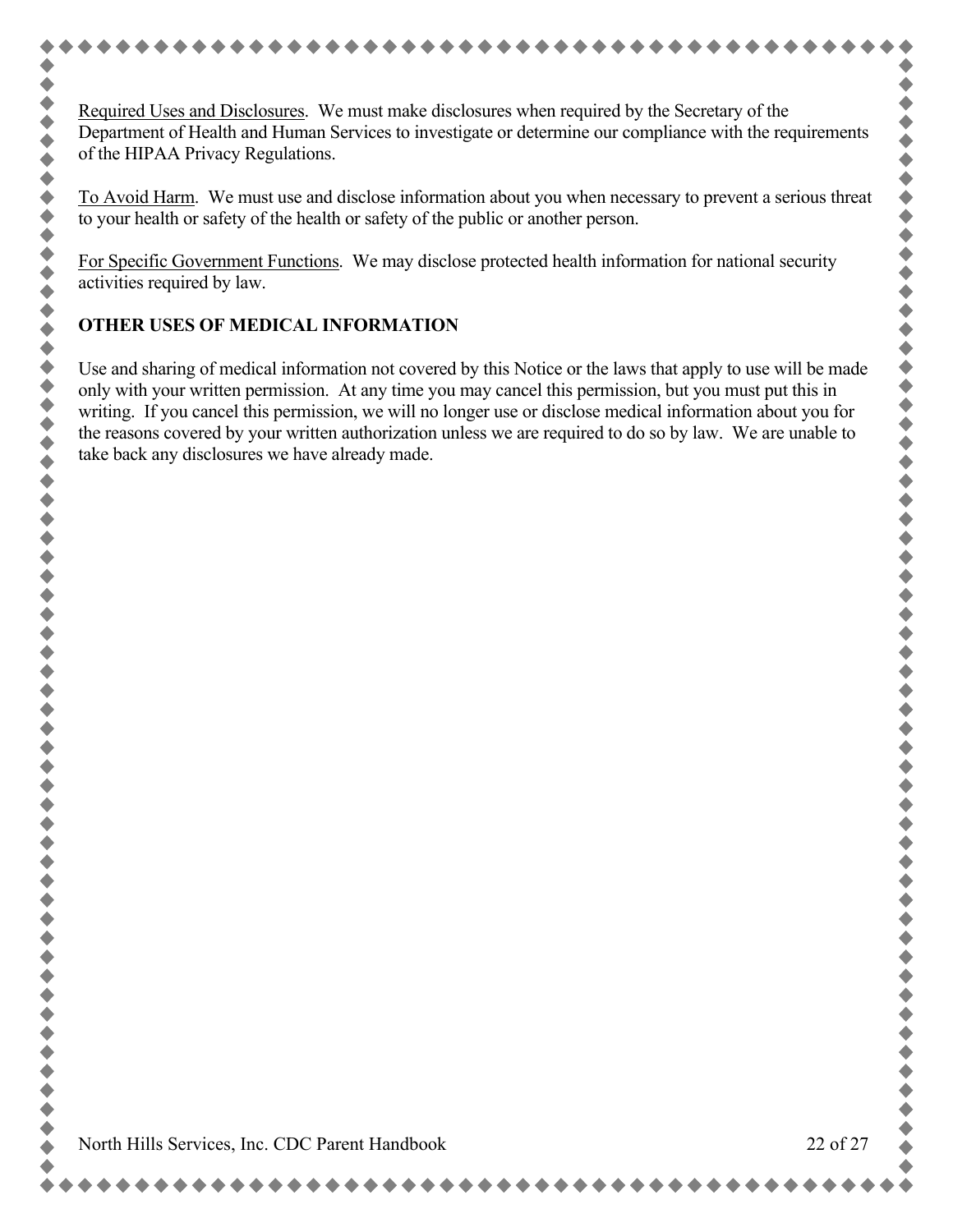|  | <b>Patient Consent Form</b>                                            |  |
|--|------------------------------------------------------------------------|--|
|  | North Hills Services, Inc., Children's Developmental Center            |  |
|  | Patient Consent for Use and Disclosure of Protected Health Information |  |

I have the right to review the Notice of Privacy Practices prior to signing this consent. **North Hills Services** reserves the right to revise its Notice of Privacy Practices at any time. A revised Notice of Privacy Practices may be obtained by forwarding a written request to **Brian Poole, North Hills Services, Inc., 6900 North Hills Blvd., North Little Rock, AR 72116.**

of Privacy Practices provided by **North Hills Services** describes such uses and disclosures more

With this consent, **North Hills Services** may call my home or other alternative location and leave a message on voice mail or in person in reference to any items that assist the practice in carrying out **TPO**, such as appointment reminders, insurance items and any calls pertaining to my treatment plan, including consultations with physicians, nurses and other care providers associated with treatment, among others.

With this consent, **North Hills Services** may mail to my home or other alternative location any items that assist North Hills Services in carrying out **TPO**, such as appointment reminder cards and client statements as long as they are marked "Personal and Confidential

With this consent, **North Hills Services** may e-mail to my home or other alternative location any items that assist the school in carrying out **TPO**, such as appointment reminder cards and patient statements. I have the right to request that **North Hills Services** restrict how it uses or discloses my **PHI** to carry out **TPO**. The school is not required to agree to my requested restrictions, but if it does, it is bound by this agreement.

By signing this form, I acknowledge that I have received a copy of North Hills patient privacy policy and I am consenting to allow **North Hills Services** to use and disclose my **PHI** to carry out **TPO**.

I may revoke my consent in writing except to the extent that the school has already made disclosures in reliance upon my prior consent. If I do not sign this consent, or later revoke it, **North Hills Services** may decline to provide treatment to me.

Signature of Legal Guardian

completely.)

Print Child's (Client's) Name **Date** Date of the Unit of the Date of the Date of the Date of the Date of the Date of the Date of the Date of the Date of the Date of the Date of the Date of the Date of the Date of the Date

**\_\_\_\_\_\_\_\_\_\_\_\_\_\_\_\_\_\_\_\_\_\_\_\_\_\_\_\_\_\_\_\_\_\_**

\_\_\_\_\_\_\_\_\_\_\_\_\_\_\_\_\_\_\_\_\_\_\_\_\_\_\_\_\_\_\_\_\_\_\_\_\_\_\_\_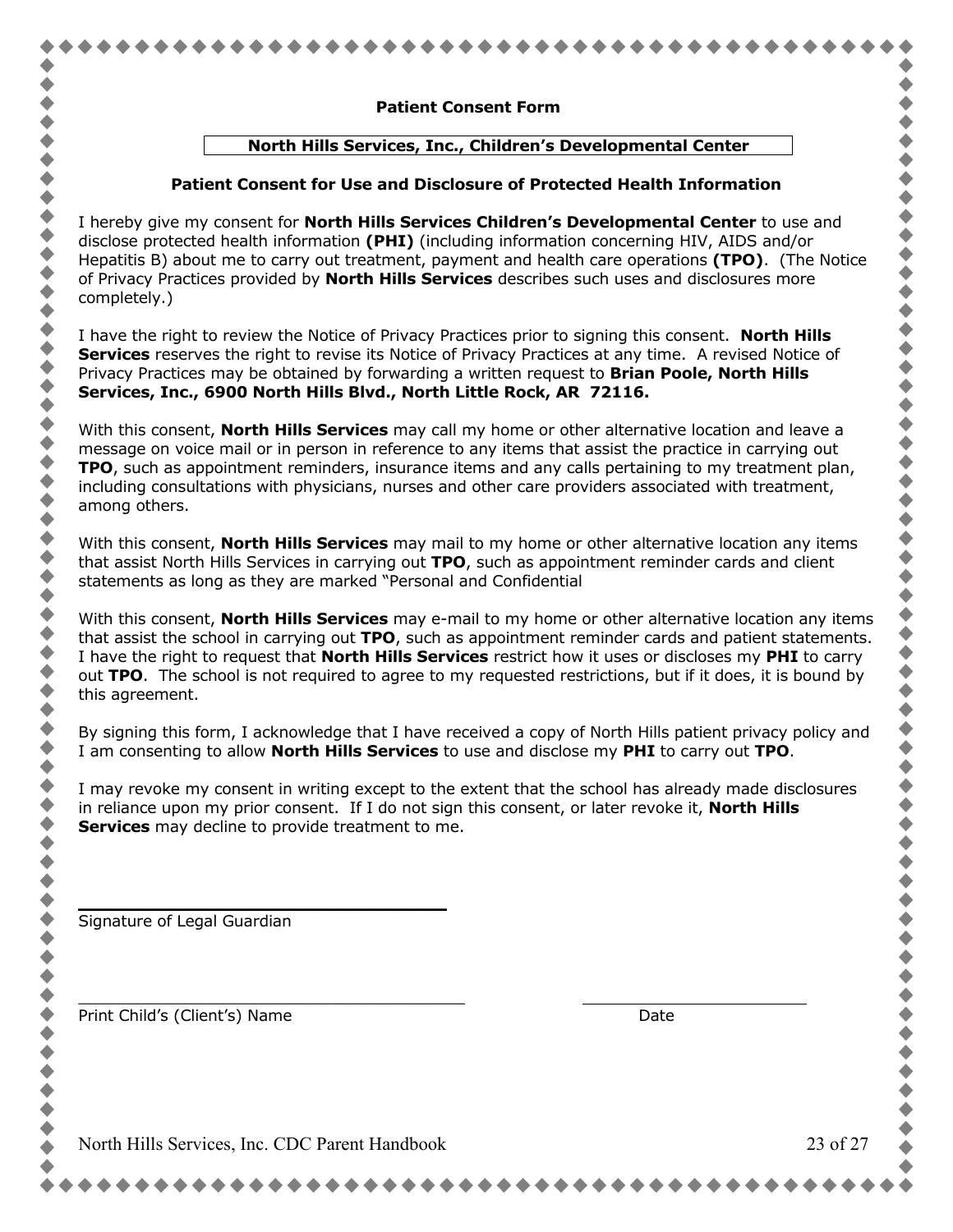|                                      | NORTH HILLS SERVICES, INC., CHILDREN'S DEVELOPMENTAL CENTER<br><b>Authorization Form</b>                                                                                                                                                                                                                                         |           |
|--------------------------------------|----------------------------------------------------------------------------------------------------------------------------------------------------------------------------------------------------------------------------------------------------------------------------------------------------------------------------------|-----------|
|                                      | Patient Authorization for Use and Disclosure of Protected Health Information                                                                                                                                                                                                                                                     |           |
|                                      | By signing, I authorize <b>North Hills Services</b> to use my child's name for the following:<br><b>YES</b>                                                                                                                                                                                                                      | <b>NO</b> |
| 1.                                   | Post first name and last initial for the purpose of tracking therapy schedules,                                                                                                                                                                                                                                                  |           |
| 2.                                   | classroom schedules, feeding exceptions and special requirements for feeding.<br>Post first and last name on classroom poster.                                                                                                                                                                                                   |           |
| 3.                                   | Post therapy schedule/therapy assignments.                                                                                                                                                                                                                                                                                       |           |
| 4.                                   | Post medication schedule in classroom.                                                                                                                                                                                                                                                                                           |           |
| 5.                                   | Feeding exceptions (i.e., allergies and special requirements -<br>i.e., texture of foods, tube feedings, etc.)                                                                                                                                                                                                                   |           |
|                                      | By signing, I authorize <b>North Hills Services</b> to use and/or disclose certain protected health<br>information (PHI) about my child to/from:<br>This authorization permits <b>North Hills Services</b> to use and/or disclose the following individually                                                                     |           |
|                                      | identifiable health information about my child (specifically describe the information to be used or<br>disclosed, such as date(s) of services, type of services, level of detail to be released, origin of                                                                                                                       |           |
|                                      | The information will be used or disclosed for the following                                                                                                                                                                                                                                                                      |           |
|                                      | (If disclosure is requested by the patient, purpose may be listed as "at the request of the                                                                                                                                                                                                                                      |           |
|                                      | The purpose(s) is/are provided so that I can make an informed decision whether to allow release of the<br>information. This authorization will expire                                                                                                                                                                            |           |
|                                      | <b>North Hills Services</b> will _____will not ______ receive payment or other remuneration from a third<br>party in exchange for using or disclosing the PHI.                                                                                                                                                                   |           |
| information,<br>etc:<br>individual". | I do not have to sign this authorization in order to receive treatment from <b>North Hills Services</b> . In<br>fact, I have the right to refuse to sign this authorization. When my information is used or disclosed<br>pursuant to this authorization, it may be subject to redisclosure by the recipient and may no longer be |           |

∢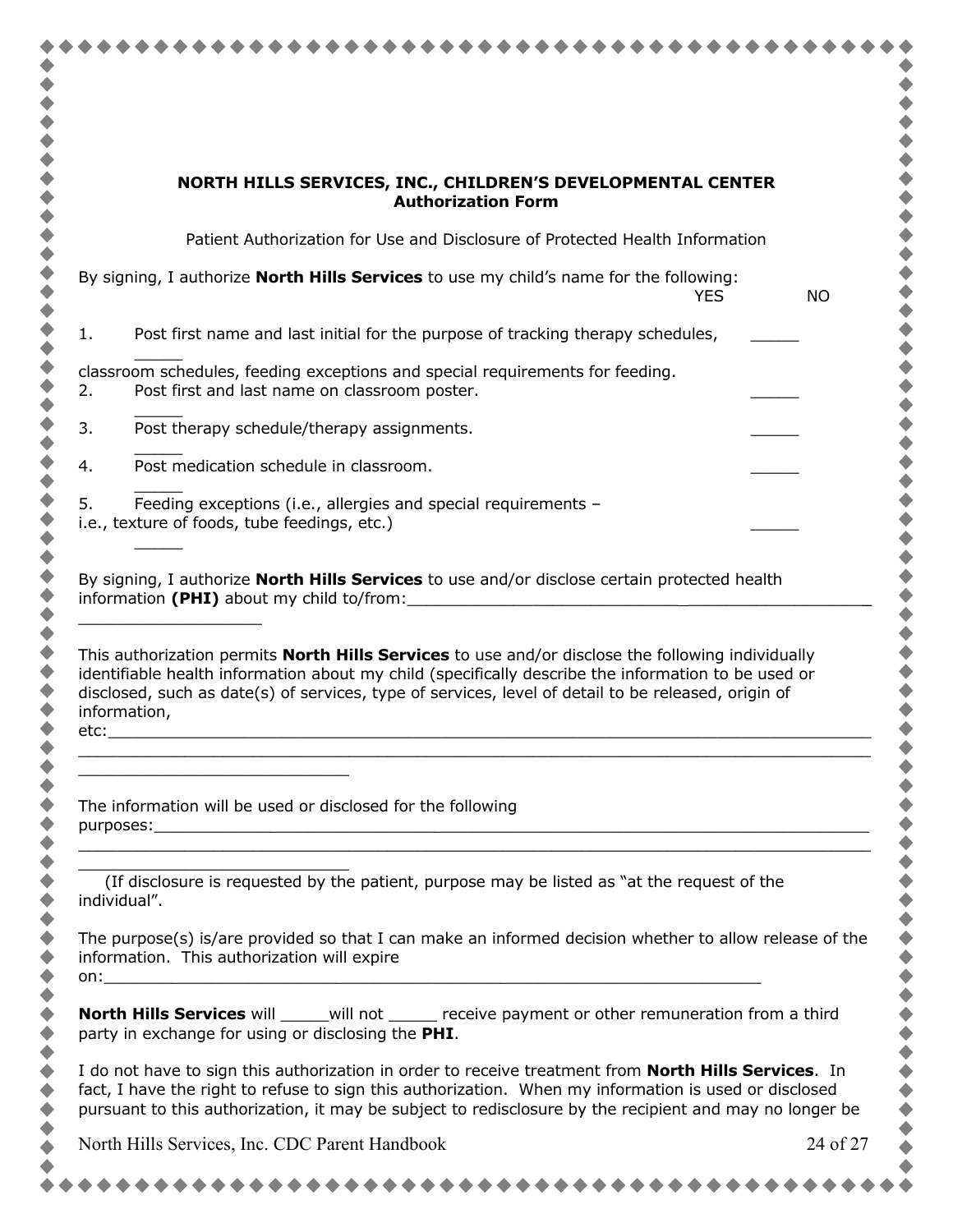| protected by the federal HIPAA Privacy Rule. I have the right to revoke this authorization in writing<br>except to the extent that the practice has acted in reliance upon this authorization. My written<br>revocation must be submitted to the privacy officer at: |                                                                              |  |  |
|----------------------------------------------------------------------------------------------------------------------------------------------------------------------------------------------------------------------------------------------------------------------|------------------------------------------------------------------------------|--|--|
| <b>North Hills Services, Inc.</b><br><b>Children's Developmental Center</b><br><b>207 Fred Rains Drive</b><br>Sherwood, AR 72120                                                                                                                                     |                                                                              |  |  |
| Signed by:                                                                                                                                                                                                                                                           |                                                                              |  |  |
| Signature of Patient or Legal Guardian                                                                                                                                                                                                                               | Relationship to Patient                                                      |  |  |
| Print Patient's Name                                                                                                                                                                                                                                                 | Date                                                                         |  |  |
| (Patient/guardian must be provided with a signed copy of this authorization form                                                                                                                                                                                     |                                                                              |  |  |
| North Hills Services, Inc. Center Parent Handbook<br>Parent Acknowledgement Form                                                                                                                                                                                     |                                                                              |  |  |
| <b>North Hills Children's</b><br><b>Developmental Center</b>                                                                                                                                                                                                         |                                                                              |  |  |
| Please read, sign below and turn this form in to the administrative office within a week of your child's<br>admission and/or annually.                                                                                                                               |                                                                              |  |  |
| My signature below acknowledges that:                                                                                                                                                                                                                                |                                                                              |  |  |
| $\checkmark$ I have read and understand the North Hills Children's Developmental Center Parent<br>Handbook.                                                                                                                                                          |                                                                              |  |  |
| $\checkmark$ I agree to follow all policies and procedures.<br>$\checkmark$ I understand that policy and procedures can be changed at any time, without notice, at<br>the Director's discretion.                                                                     |                                                                              |  |  |
| $\checkmark$ I/we are responsible for sharing the center's policies and procedures with family,<br>friends and guests who interact with the operations of the center.                                                                                                |                                                                              |  |  |
| $\checkmark$ I can be held accountable when my family, friends and/or guests are not in compliance<br>with the policies and procedures of the center.                                                                                                                |                                                                              |  |  |
| The North Hills Children's Developmental Center Parent Handbook is not the<br>exhaustive list of policies and procedures that pertain to the center.                                                                                                                 |                                                                              |  |  |
| $\checkmark$ Any questions that I/we have or clarification needed in regards to the North Hills                                                                                                                                                                      | Children's Developmental Center Parent Handbook Parent Handbook policies and |  |  |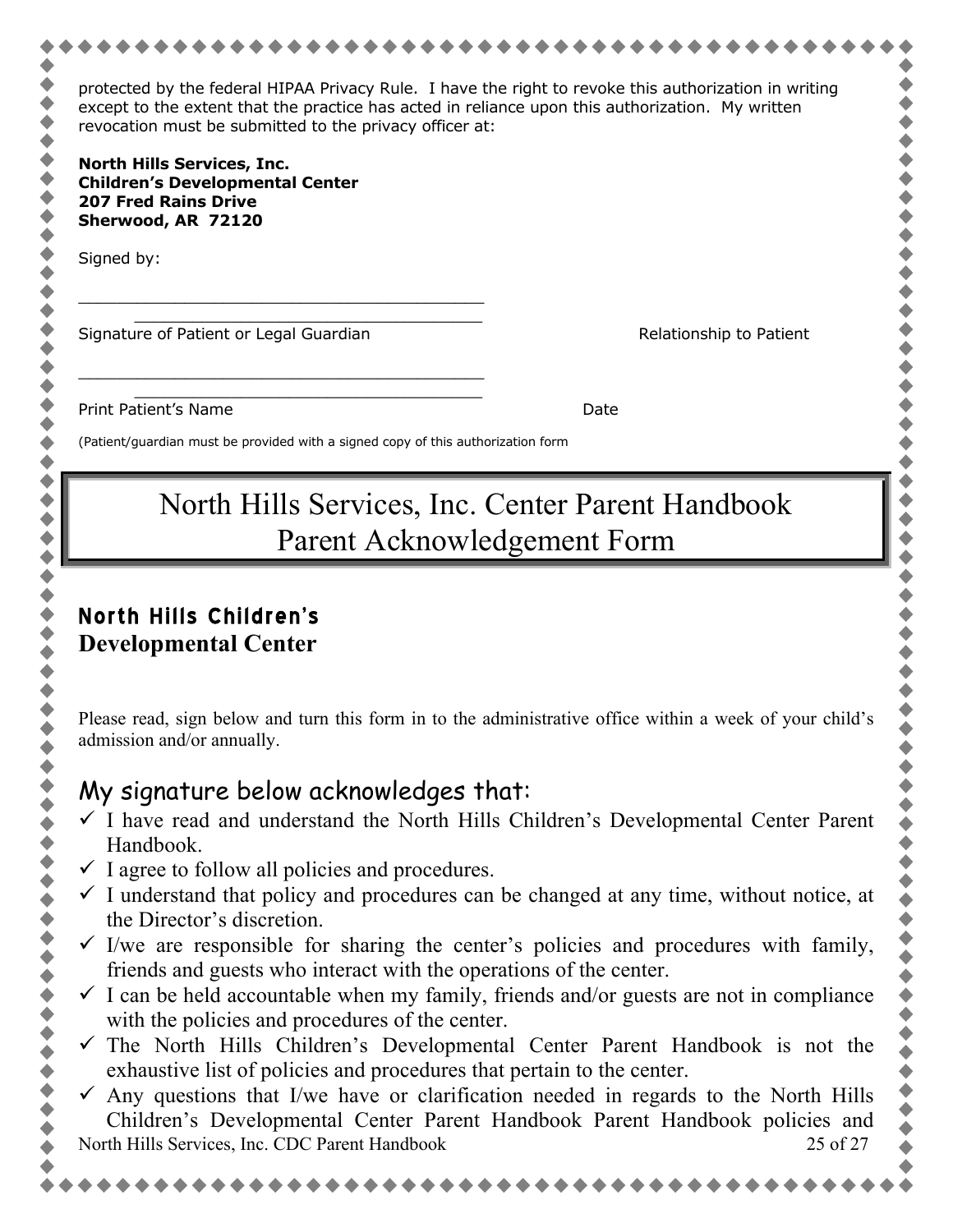| Child's Name                                                                                      |                                          |  |
|---------------------------------------------------------------------------------------------------|------------------------------------------|--|
| Parent/Legal Guardian Name                                                                        | Date                                     |  |
| Internal use only. Do not write below this line.                                                  |                                          |  |
| Received form:                                                                                    |                                          |  |
| Copy of form:                                                                                     | Given to parent Mailed Sent on Bus Route |  |
|                                                                                                   | <b>North Hills Services, Inc.</b>        |  |
|                                                                                                   | <b>2010 Board of Directors</b>           |  |
| Freddie Hudson, President<br>104 Devon<br>Sherwood, AR 72120<br>HO: 835-4107                      | <b>Term</b><br>2008-2010                 |  |
| Neil Bryant, Vice President<br>3917 Lochridge Road<br>North Little Rock, AR 72116<br>HO: 753-2728 | 2007-2010                                |  |
| F.W. "Rick" Cobb, Secretary/Treasurer<br>3 Ridgewood Road<br>North Little Rock, AR 72116          | 2007-2010                                |  |
|                                                                                                   | 2007-2010                                |  |
| WK: 371-0300<br><b>Trey Buckner</b><br>#3 Colony Cove<br>Whitehall, AR 71602<br>MO: 870-556-2063  |                                          |  |